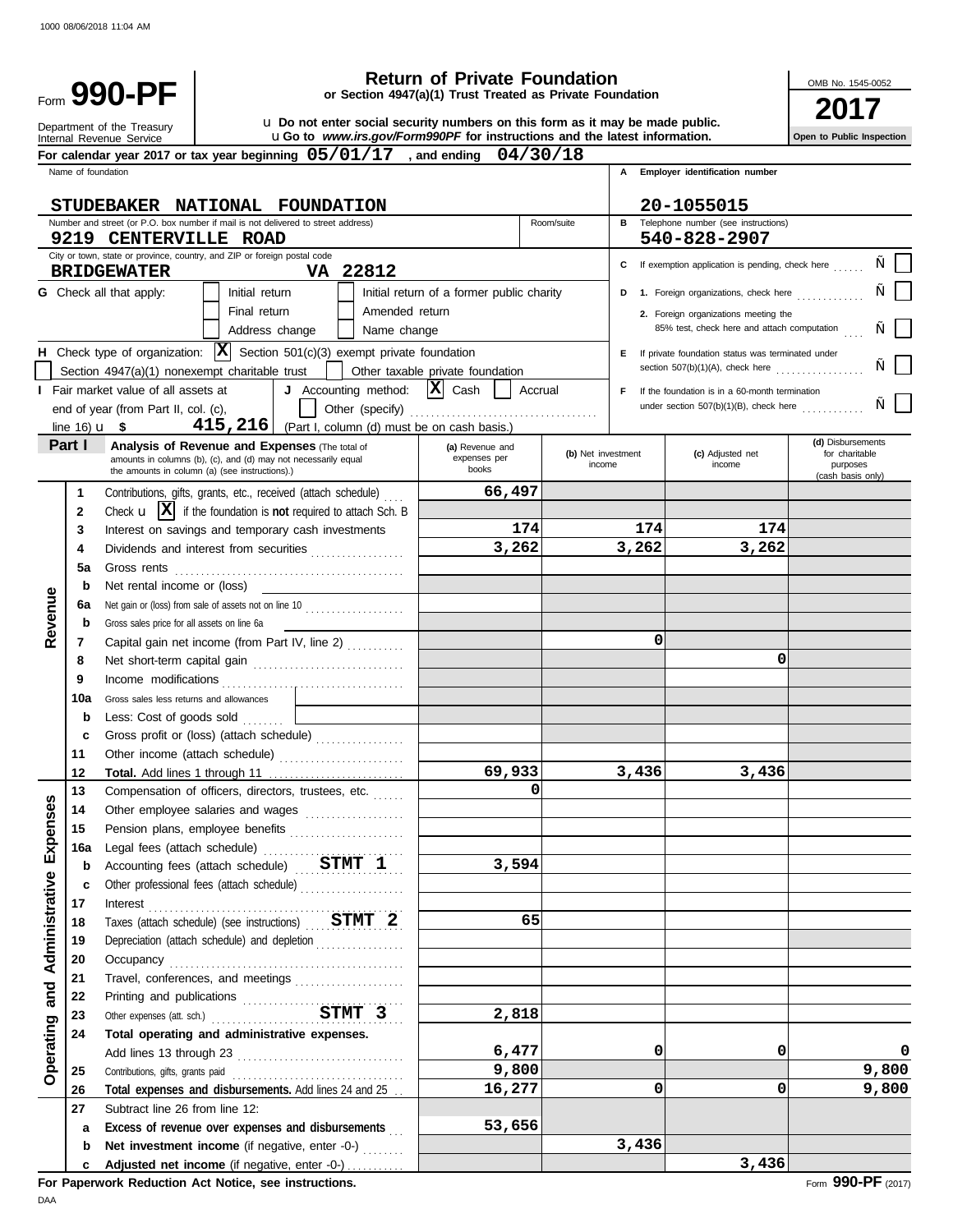|                                |              | Form 990-PF (2017) STUDEBAKER NATIONAL FOUNDATION                                                                                                                                                                                                                                                                            | 20-1055015        |                         | Page 2                |
|--------------------------------|--------------|------------------------------------------------------------------------------------------------------------------------------------------------------------------------------------------------------------------------------------------------------------------------------------------------------------------------------|-------------------|-------------------------|-----------------------|
|                                | Part II      | <b>Balance Sheets</b> Attached schedules and amounts in the description column                                                                                                                                                                                                                                               | Beginning of year | End of year             |                       |
|                                |              | should be for end-of-year amounts only. (See instructions.)                                                                                                                                                                                                                                                                  | (a) Book Value    | (b) Book Value          | (c) Fair Market Value |
|                                | 1            |                                                                                                                                                                                                                                                                                                                              | 24,044            | 6,747                   | 6,747                 |
|                                | $\mathbf{2}$ |                                                                                                                                                                                                                                                                                                                              | 50,010            | 68,174                  | 68,174                |
|                                | 3            | Accounts receivable <b>u</b>                                                                                                                                                                                                                                                                                                 |                   |                         |                       |
|                                |              |                                                                                                                                                                                                                                                                                                                              |                   |                         |                       |
|                                | 4            | Pledges receivable <b>u</b>                                                                                                                                                                                                                                                                                                  |                   |                         |                       |
|                                |              |                                                                                                                                                                                                                                                                                                                              |                   |                         |                       |
|                                | 5            | Grants receivable                                                                                                                                                                                                                                                                                                            |                   |                         |                       |
|                                | 6            | Receivables due from officers, directors, trustees, and other                                                                                                                                                                                                                                                                |                   |                         |                       |
|                                |              | disqualified persons (attach schedule) (see                                                                                                                                                                                                                                                                                  |                   |                         |                       |
|                                |              | instructions)                                                                                                                                                                                                                                                                                                                |                   |                         |                       |
|                                | 7            |                                                                                                                                                                                                                                                                                                                              |                   |                         |                       |
|                                |              |                                                                                                                                                                                                                                                                                                                              |                   |                         |                       |
|                                | 8            |                                                                                                                                                                                                                                                                                                                              |                   |                         |                       |
| Assets                         | 9            |                                                                                                                                                                                                                                                                                                                              |                   |                         |                       |
|                                | 10a          | Investments - U.S. and state government obligations (attach schedule)                                                                                                                                                                                                                                                        |                   |                         |                       |
|                                | b            | Investments - corporate stock (attach schedule)                                                                                                                                                                                                                                                                              |                   |                         |                       |
|                                | c            | Investments - corporate bonds (attach schedule)                                                                                                                                                                                                                                                                              |                   |                         |                       |
|                                | 11           |                                                                                                                                                                                                                                                                                                                              |                   |                         |                       |
|                                |              |                                                                                                                                                                                                                                                                                                                              |                   |                         |                       |
|                                | 12           | Investments – mortgage loans $\ldots$ $\ldots$ $\ldots$ $\ldots$ $\ldots$ $\ldots$ $\ldots$ $\ldots$ $\ldots$ $\ldots$ $\ldots$ $\ldots$ $\ldots$ $\ldots$ $\ldots$ $\ldots$ $\ldots$ $\ldots$ $\ldots$ $\ldots$ $\ldots$ $\ldots$ $\ldots$ $\ldots$ $\ldots$ $\ldots$ $\ldots$ $\ldots$ $\ldots$ $\ldots$ $\ldots$ $\ldots$ |                   |                         |                       |
|                                | 13           | Investments - other (attach schedule)  SEE STATEMENT 4                                                                                                                                                                                                                                                                       | 79,397            | 77,667                  | 77,667                |
|                                | 14           | Land, buildings, and equipment: basis <b>U</b>                                                                                                                                                                                                                                                                               |                   |                         |                       |
|                                |              |                                                                                                                                                                                                                                                                                                                              |                   |                         |                       |
|                                | 15           |                                                                                                                                                                                                                                                                                                                              | 212,628           | 262,628                 | 262,628               |
|                                | 16           | <b>Total assets</b> (to be completed by all filers $-$ see the                                                                                                                                                                                                                                                               |                   |                         |                       |
|                                |              |                                                                                                                                                                                                                                                                                                                              | 366,079           | 415,216                 | 415,216               |
|                                | 17           |                                                                                                                                                                                                                                                                                                                              |                   |                         |                       |
|                                | 18           | Grants payable                                                                                                                                                                                                                                                                                                               |                   |                         |                       |
|                                | 19           | Deferred revenue contains and all the contains and all the contains and all the contains and all the contains and all the contains and all the contains and all the contains and contains and contains and contains and contai                                                                                               |                   |                         |                       |
| abilities                      | 20           | Loans from officers, directors, trustees, and other disqualified persons                                                                                                                                                                                                                                                     |                   |                         |                       |
|                                | 21           |                                                                                                                                                                                                                                                                                                                              |                   |                         |                       |
|                                | 22           | Other liabilities (describe u                                                                                                                                                                                                                                                                                                |                   |                         |                       |
|                                | 23           |                                                                                                                                                                                                                                                                                                                              | $\mathbf 0$       | 0                       |                       |
|                                |              | $\mathbf{u}$  X                                                                                                                                                                                                                                                                                                              |                   |                         |                       |
|                                |              | Foundations that follow SFAS 117, check here<br>and complete lines 24 through 26 and lines 30 and 31.                                                                                                                                                                                                                        |                   |                         |                       |
|                                | 24           | Unrestricted                                                                                                                                                                                                                                                                                                                 | 202,659           | 203,358                 |                       |
|                                | 25           | Temporarily restricted with an according to the contract of the contract of the contract of the contract of the contract of the contract of the contract of the contract of the contract of the contract of the contract of th                                                                                               | 5,787             | 4,225                   |                       |
|                                | 26           |                                                                                                                                                                                                                                                                                                                              | 157,633           | 207,633                 |                       |
|                                |              | Foundations that do not follow SFAS 117, check here <i>mimimima</i><br>$\mathbf{u}$                                                                                                                                                                                                                                          |                   |                         |                       |
|                                |              | and complete lines 27 through 31.                                                                                                                                                                                                                                                                                            |                   |                         |                       |
|                                | 27           |                                                                                                                                                                                                                                                                                                                              |                   |                         |                       |
| <b>Assets or Fund Balances</b> | 28           | Paid-in or capital surplus, or land, bldg., and equipment fund                                                                                                                                                                                                                                                               |                   |                         |                       |
|                                | 29           | Retained earnings, accumulated income, endowment, or other funds                                                                                                                                                                                                                                                             |                   |                         |                       |
|                                | 30           | Total net assets or fund balances (see instructions)<br>[[[[[[[[[[[[[[]]]]]                                                                                                                                                                                                                                                  | 366,079           | 415,216                 |                       |
| ğ                              | 31           | Total liabilities and net assets/fund balances (see                                                                                                                                                                                                                                                                          |                   |                         |                       |
|                                |              | instructions)                                                                                                                                                                                                                                                                                                                | 366,079           | 415,216                 |                       |
|                                | Part III     | Analysis of Changes in Net Assets or Fund Balances                                                                                                                                                                                                                                                                           |                   |                         |                       |
|                                |              | 1 Total net assets or fund balances at beginning of year - Part II, column (a), line 30 (must agree with                                                                                                                                                                                                                     |                   |                         |                       |
|                                |              |                                                                                                                                                                                                                                                                                                                              |                   | $\mathbf 1$             | 366,079               |
|                                |              | 2 Enter amount from Part I, line 27a                                                                                                                                                                                                                                                                                         |                   | $\overline{2}$          | 53,656                |
|                                |              |                                                                                                                                                                                                                                                                                                                              |                   | $\overline{\mathbf{3}}$ |                       |
|                                |              | 4 Add lines 1, 2, and 3                                                                                                                                                                                                                                                                                                      |                   | 4                       | 419,735               |
|                                |              |                                                                                                                                                                                                                                                                                                                              |                   | 5                       | 4,519                 |
| 6                              |              |                                                                                                                                                                                                                                                                                                                              |                   | 6                       | 415,216               |
|                                |              |                                                                                                                                                                                                                                                                                                                              |                   |                         | Form 990-PF (2017)    |
|                                |              |                                                                                                                                                                                                                                                                                                                              |                   |                         |                       |
|                                |              |                                                                                                                                                                                                                                                                                                                              |                   |                         |                       |
| DAA                            |              |                                                                                                                                                                                                                                                                                                                              |                   |                         |                       |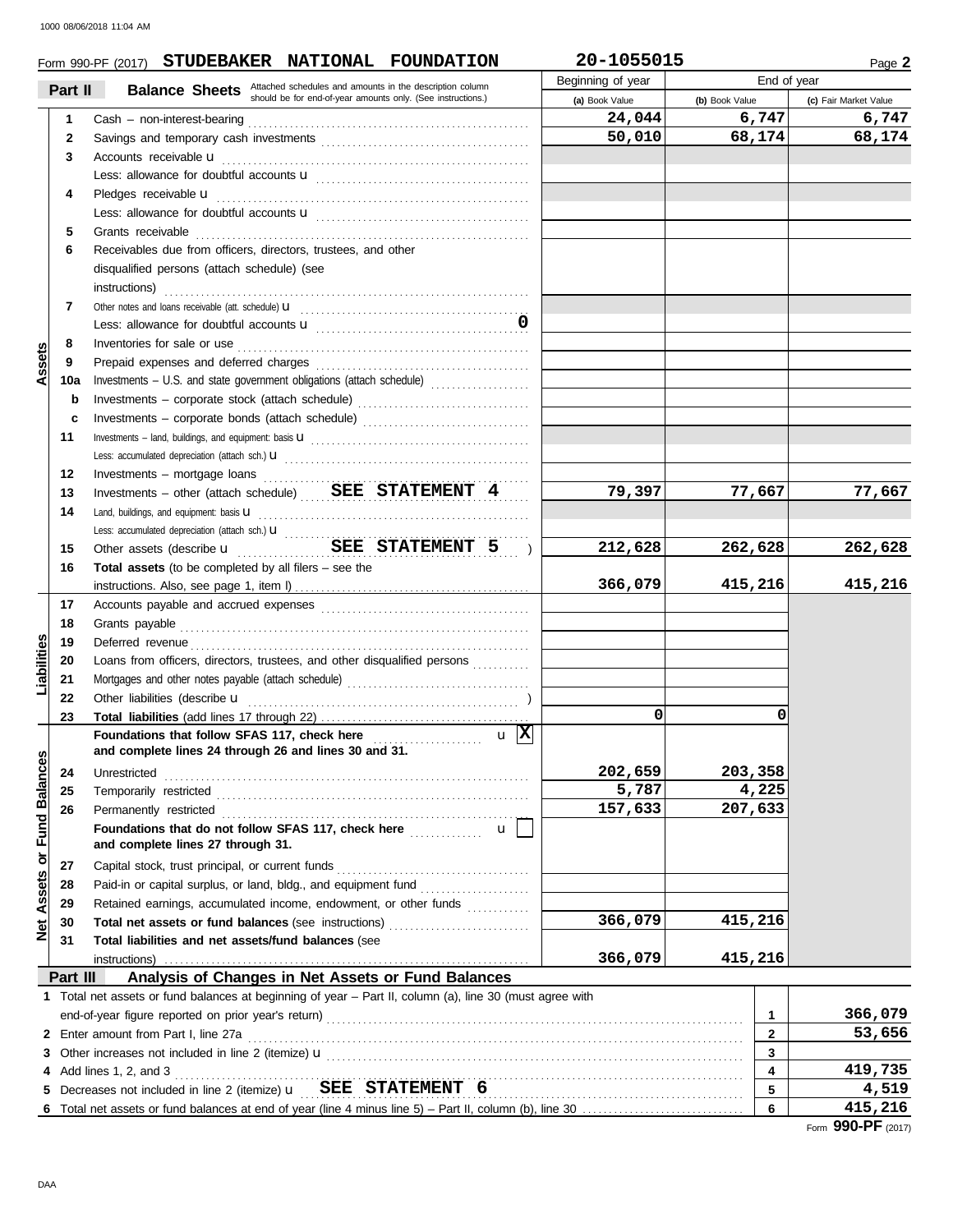| Form 990-PF (2017)                                            | STUDEBAKER NATIONAL FOUNDATION                                                                                                               |        | 20-1055015                                            |                                      |                                                               | Page 3                           |
|---------------------------------------------------------------|----------------------------------------------------------------------------------------------------------------------------------------------|--------|-------------------------------------------------------|--------------------------------------|---------------------------------------------------------------|----------------------------------|
| Part IV                                                       | Capital Gains and Losses for Tax on Investment Income                                                                                        |        |                                                       |                                      |                                                               |                                  |
|                                                               | (a) List and describe the kind(s) of property sold (for example, real estate,<br>2-story brick warehouse; or common stock, 200 shs. MLC Co.) |        | (b) How acquired<br>$P - P$ urchase<br>$D$ - Donation | (c) Date acquired<br>(mo., day, yr.) |                                                               | (d) Date sold<br>(mo., day, yr.) |
| N/A<br>1a                                                     |                                                                                                                                              |        |                                                       |                                      |                                                               |                                  |
| b                                                             |                                                                                                                                              |        |                                                       |                                      |                                                               |                                  |
| c                                                             |                                                                                                                                              |        |                                                       |                                      |                                                               |                                  |
| d                                                             |                                                                                                                                              |        |                                                       |                                      |                                                               |                                  |
|                                                               |                                                                                                                                              |        |                                                       |                                      |                                                               |                                  |
| е<br>(e) Gross sales price                                    | (f) Depreciation allowed<br>(or allowable)                                                                                                   |        | (g) Cost or other basis<br>plus expense of sale       |                                      | (h) Gain or (loss)<br>$((e)$ plus $(f)$ minus $(g)$ )         |                                  |
| a                                                             |                                                                                                                                              |        |                                                       |                                      |                                                               |                                  |
| b                                                             |                                                                                                                                              |        |                                                       |                                      |                                                               |                                  |
| c                                                             |                                                                                                                                              |        |                                                       |                                      |                                                               |                                  |
| d                                                             |                                                                                                                                              |        |                                                       |                                      |                                                               |                                  |
|                                                               |                                                                                                                                              |        |                                                       |                                      |                                                               |                                  |
| е                                                             |                                                                                                                                              |        |                                                       |                                      |                                                               |                                  |
|                                                               | Complete only for assets showing gain in column (h) and owned by the foundation on 12/31/69.                                                 |        |                                                       |                                      | (I) Gains (Col. (h) gain minus                                |                                  |
| (i) FMV as of 12/31/69                                        | (j) Adjusted basis<br>as of 12/31/69                                                                                                         |        | (k) Excess of col. (i)<br>over col. (j), if any       |                                      | col. (k), but not less than -0-) or<br>Losses (from col. (h)) |                                  |
| а                                                             |                                                                                                                                              |        |                                                       |                                      |                                                               |                                  |
| b                                                             |                                                                                                                                              |        |                                                       |                                      |                                                               |                                  |
| c                                                             |                                                                                                                                              |        |                                                       |                                      |                                                               |                                  |
| d                                                             |                                                                                                                                              |        |                                                       |                                      |                                                               |                                  |
| е                                                             |                                                                                                                                              |        |                                                       |                                      |                                                               |                                  |
| 2 Capital gain net income or (net capital loss)               | If gain, also enter in Part I, line 7<br>If (loss), enter -0- in Part I, line 7                                                              |        |                                                       | 2                                    |                                                               |                                  |
|                                                               | 3 Net short-term capital gain or (loss) as defined in sections 1222(5) and (6):                                                              |        |                                                       |                                      |                                                               |                                  |
|                                                               | If gain, also enter in Part I, line 8, column (c). See instructions. If (loss), enter -0- in                                                 |        |                                                       |                                      |                                                               |                                  |
|                                                               |                                                                                                                                              |        |                                                       | 3                                    |                                                               |                                  |
| Part V                                                        | Qualification Under Section 4940(e) for Reduced Tax on Net Investment Income                                                                 |        |                                                       |                                      |                                                               |                                  |
|                                                               | (For optional use by domestic private foundations subject to the section 4940(a) tax on net investment income.)                              |        |                                                       |                                      |                                                               |                                  |
| If section 4940(d)(2) applies, leave this part blank.         |                                                                                                                                              |        |                                                       |                                      |                                                               |                                  |
|                                                               |                                                                                                                                              |        |                                                       |                                      |                                                               |                                  |
|                                                               | Was the foundation liable for the section 4942 tax on the distributable amount of any year in the base period?                               |        |                                                       |                                      |                                                               | $ {\bf x} $<br><b>No</b><br>Yes  |
|                                                               | If "Yes," the foundation does not qualify under section 4940(e). Do not complete this part.                                                  |        |                                                       |                                      |                                                               |                                  |
| 1.                                                            | Enter the appropriate amount in each column for each year; see the instructions before making any entries.                                   |        |                                                       |                                      |                                                               |                                  |
| (a)                                                           | (b)                                                                                                                                          |        | (c)                                                   |                                      | (d)                                                           |                                  |
| Base period years<br>Calendar year (or tax year beginning in) | Adjusted qualifying distributions                                                                                                            |        | Net value of noncharitable-use assets                 |                                      | Distribution ratio<br>(col. (b) divided by col. (c))          |                                  |
| 2016                                                          |                                                                                                                                              | 7,558  |                                                       |                                      |                                                               |                                  |
|                                                               |                                                                                                                                              | 11,184 |                                                       |                                      |                                                               |                                  |
| 2015                                                          |                                                                                                                                              | 7,300  |                                                       |                                      |                                                               |                                  |
| 2014                                                          |                                                                                                                                              |        |                                                       |                                      |                                                               |                                  |
| 2013                                                          |                                                                                                                                              |        |                                                       |                                      |                                                               |                                  |
| 2012                                                          |                                                                                                                                              |        |                                                       |                                      |                                                               |                                  |
|                                                               |                                                                                                                                              |        |                                                       |                                      |                                                               |                                  |
| 2 Total of line 1, column (d)                                 |                                                                                                                                              |        |                                                       | $\mathbf{2}$                         |                                                               |                                  |
|                                                               | 3 Average distribution ratio for the 5-year base period - divide the total on line 2 by 5.0, or by the                                       |        |                                                       |                                      |                                                               |                                  |
|                                                               |                                                                                                                                              |        |                                                       | 3                                    |                                                               |                                  |
|                                                               |                                                                                                                                              |        |                                                       |                                      |                                                               |                                  |
|                                                               |                                                                                                                                              |        |                                                       | 4                                    |                                                               | 0                                |
|                                                               |                                                                                                                                              |        |                                                       |                                      |                                                               |                                  |
|                                                               |                                                                                                                                              |        |                                                       |                                      |                                                               |                                  |
| 5 Multiply line 4 by line 3                                   |                                                                                                                                              |        |                                                       | 5                                    |                                                               |                                  |
|                                                               |                                                                                                                                              |        |                                                       |                                      |                                                               |                                  |
|                                                               |                                                                                                                                              |        |                                                       | 6                                    |                                                               | 34                               |
|                                                               |                                                                                                                                              |        |                                                       |                                      |                                                               |                                  |
| 7 Add lines 5 and 6                                           |                                                                                                                                              |        |                                                       | $\overline{7}$                       |                                                               | 34                               |

**8 8** Enter qualifying distributions from Part XII, line 4 . . . . . . . . . . . . . . . . . . . . . . . . . . . . . . . . . . . . . . . . . . . . . . . . . . . . . . . . . . . . . . . . . . . . . . . . . . If line 8 is equal to or greater than line 7, check the box in Part VI, line 1b, and complete that part using a 1% tax rate. See the Part VI instructions.

**9,800**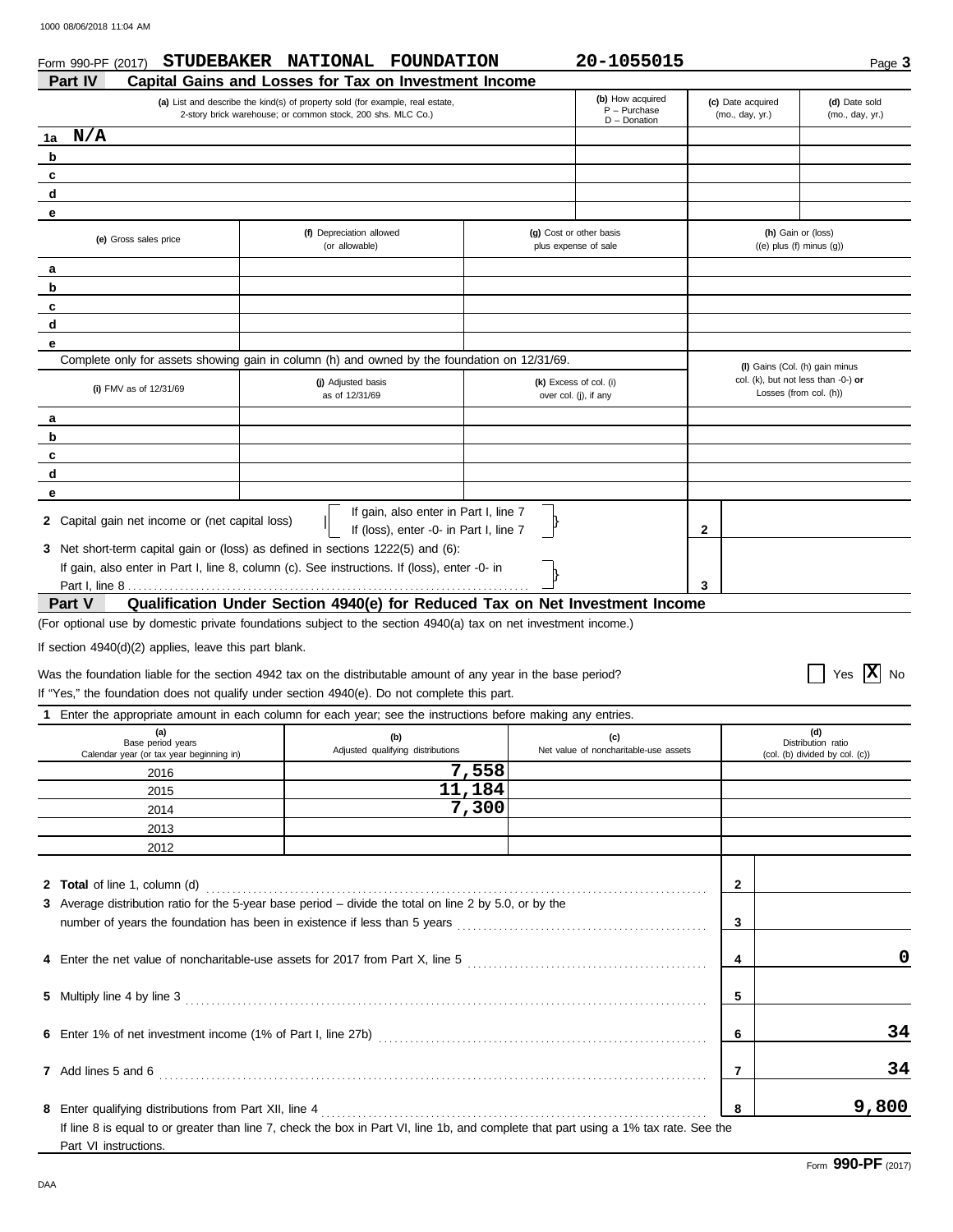1000 08/06/2018 11:04 AM

|    | 20-1055015<br>Form 990-PF (2017) STUDEBAKER NATIONAL FOUNDATION                                                                                                                                                                |                         |                |             | Page 4          |
|----|--------------------------------------------------------------------------------------------------------------------------------------------------------------------------------------------------------------------------------|-------------------------|----------------|-------------|-----------------|
|    | Part VI<br>Excise Tax Based on Investment Income (Section 4940(a), 4940(b), 4940(e), or 4948 - see instructions)                                                                                                               |                         |                |             |                 |
|    | and enter "N/A" on line 1.<br>1a Exempt operating foundations described in section 4940(d)(2), check here <b>u</b>                                                                                                             |                         |                |             |                 |
|    |                                                                                                                                                                                                                                |                         |                |             |                 |
| b  | Domestic foundations that meet the section 4940(e) requirements in Part V, check                                                                                                                                               | 1                       |                |             | 34              |
|    |                                                                                                                                                                                                                                |                         |                |             |                 |
| c  | All other domestic foundations enter 2% of line 27b. Exempt foreign organizations, enter 4% of                                                                                                                                 |                         |                |             |                 |
|    | Part I, line 12, col. (b).                                                                                                                                                                                                     |                         |                |             |                 |
| 2  | Tax under section 511 (domestic section 4947(a)(1) trusts and taxable foundations only; others, enter -0-)                                                                                                                     | $\mathbf{2}$            |                |             | 0               |
| 3  | Add lines 1 and 2                                                                                                                                                                                                              | 3                       |                |             | $\overline{34}$ |
| 4  | Subtitle A (income) tax (domestic section $4947(a)(1)$ trusts and taxable foundations only; others, enter -0-) $(1, 2, 3, 3, 4)$                                                                                               | $\overline{\mathbf{4}}$ |                |             | 0               |
| 5  | Tax based on investment income. Subtract line 4 from line 3. If zero or less, enter -0-                                                                                                                                        | 5                       |                |             | $\overline{34}$ |
| 6  | Credits/Payments:                                                                                                                                                                                                              |                         |                |             |                 |
| a  | 6a                                                                                                                                                                                                                             |                         |                |             |                 |
| b  | 6b                                                                                                                                                                                                                             |                         |                |             |                 |
| c  | 6c                                                                                                                                                                                                                             |                         |                |             |                 |
| d  | 6d                                                                                                                                                                                                                             |                         |                |             |                 |
| 7  |                                                                                                                                                                                                                                | $\overline{7}$          |                |             |                 |
| 8  | Enter any penalty for underpayment of estimated tax. Check here     if Form 2220 is attached                                                                                                                                   | 8                       |                |             |                 |
| 9  | Tax due. If the total of lines 5 and 8 is more than line 7, enter amount owed <i></i><br>u                                                                                                                                     | 9                       |                |             | 34              |
| 10 | Overpayment. If line 7 is more than the total of lines 5 and 8, enter the amount overpaid<br>$\mathbf{u}$                                                                                                                      | 10                      |                |             |                 |
| 11 | Enter the amount of line 10 to be: Credited to 2018 estimated tax u<br>Refunded u                                                                                                                                              | 11                      |                |             |                 |
|    | <b>Statements Regarding Activities</b><br>Part VII-A                                                                                                                                                                           |                         |                |             |                 |
| 1а | During the tax year, did the foundation attempt to influence any national, state, or local legislation or did it                                                                                                               |                         |                | Yes         | No              |
|    | participate or intervene in any political campaign?                                                                                                                                                                            |                         | 1a             |             | x               |
| b  | Did it spend more than \$100 during the year (either directly or indirectly) for political purposes? See the                                                                                                                   |                         |                |             |                 |
|    | Instructions for the definition                                                                                                                                                                                                |                         | 1b             |             | X               |
|    | If the answer is "Yes" to 1a or 1b, attach a detailed description of the activities and copies of any materials                                                                                                                |                         |                |             |                 |
|    | published or distributed by the foundation in connection with the activities.                                                                                                                                                  |                         |                |             |                 |
| c  |                                                                                                                                                                                                                                |                         | 1c             |             | x               |
| d  | Enter the amount (if any) of tax on political expenditures (section 4955) imposed during the year:                                                                                                                             |                         |                |             |                 |
|    | (1) On the foundation. $\mathbf{u} = \begin{bmatrix} 0 \\ 1 \end{bmatrix}$ On foundation managers. $\mathbf{u} = \begin{bmatrix} 0 \\ 1 \end{bmatrix}$                                                                         |                         |                |             |                 |
| е  | Enter the reimbursement (if any) paid by the foundation during the year for political expenditure tax imposed                                                                                                                  |                         |                |             |                 |
|    | on foundation managers. <b>u</b> \$                                                                                                                                                                                            |                         |                |             |                 |
| 2  |                                                                                                                                                                                                                                |                         | $\mathbf{2}$   |             | x               |
|    | If "Yes," attach a detailed description of the activities.                                                                                                                                                                     |                         |                |             |                 |
|    | Has the foundation made any changes, not previously reported to the IRS, in its governing instrument, articles of                                                                                                              |                         |                |             |                 |
|    |                                                                                                                                                                                                                                |                         | 3              |             | X               |
|    |                                                                                                                                                                                                                                |                         | 4a             |             | X               |
| 4a |                                                                                                                                                                                                                                |                         | 4b             |             |                 |
| b  |                                                                                                                                                                                                                                |                         | 5              |             | X               |
| 5  |                                                                                                                                                                                                                                |                         |                |             |                 |
|    | If "Yes," attach the statement required by General Instruction T.                                                                                                                                                              |                         |                |             |                 |
| 6  | Are the requirements of section 508(e) (relating to sections 4941 through 4945) satisfied either:                                                                                                                              |                         |                |             |                 |
|    | • By language in the governing instrument, or                                                                                                                                                                                  |                         |                |             |                 |
|    | • By state legislation that effectively amends the governing instrument so that no mandatory directions that                                                                                                                   |                         |                |             |                 |
|    | conflict with the state law remain in the governing instrument?                                                                                                                                                                |                         | 6              | $\mathbf x$ |                 |
| 7  | Did the foundation have at least \$5,000 in assets at any time during the year? If "Yes," complete Part II, col. (c), and Part XV                                                                                              |                         | $\overline{7}$ | X           |                 |
| 8а | Enter the states to which the foundation reports or with which it is registered. See instructions. u<br><b>NONE</b>                                                                                                            |                         |                |             |                 |
| b  | If the answer is "Yes" to line 7, has the foundation furnished a copy of Form 990-PF to the Attorney General                                                                                                                   |                         |                |             |                 |
|    |                                                                                                                                                                                                                                |                         | 8b             | $\mathbf x$ |                 |
| 9  | Is the foundation claiming status as a private operating foundation within the meaning of section 4942(j)(3) or                                                                                                                |                         |                |             |                 |
|    | 4942(j)(5) for calendar year 2017 or the taxable year beginning in 2017? See instructions for Part XIV. If "Yes,"                                                                                                              |                         |                |             |                 |
|    | complete Part XIV encourance and contact the complete Part XIV encourance and complete Part XIV encourance and contact the contact of the contact of the contact of the contact of the contact of the contact of the contact o |                         | 9              |             | x               |
| 10 | Did any persons become substantial contributors during the tax year? If "Yes," attach a schedule listing their                                                                                                                 |                         |                |             |                 |
|    |                                                                                                                                                                                                                                |                         | 10             |             | x               |
|    |                                                                                                                                                                                                                                |                         |                |             |                 |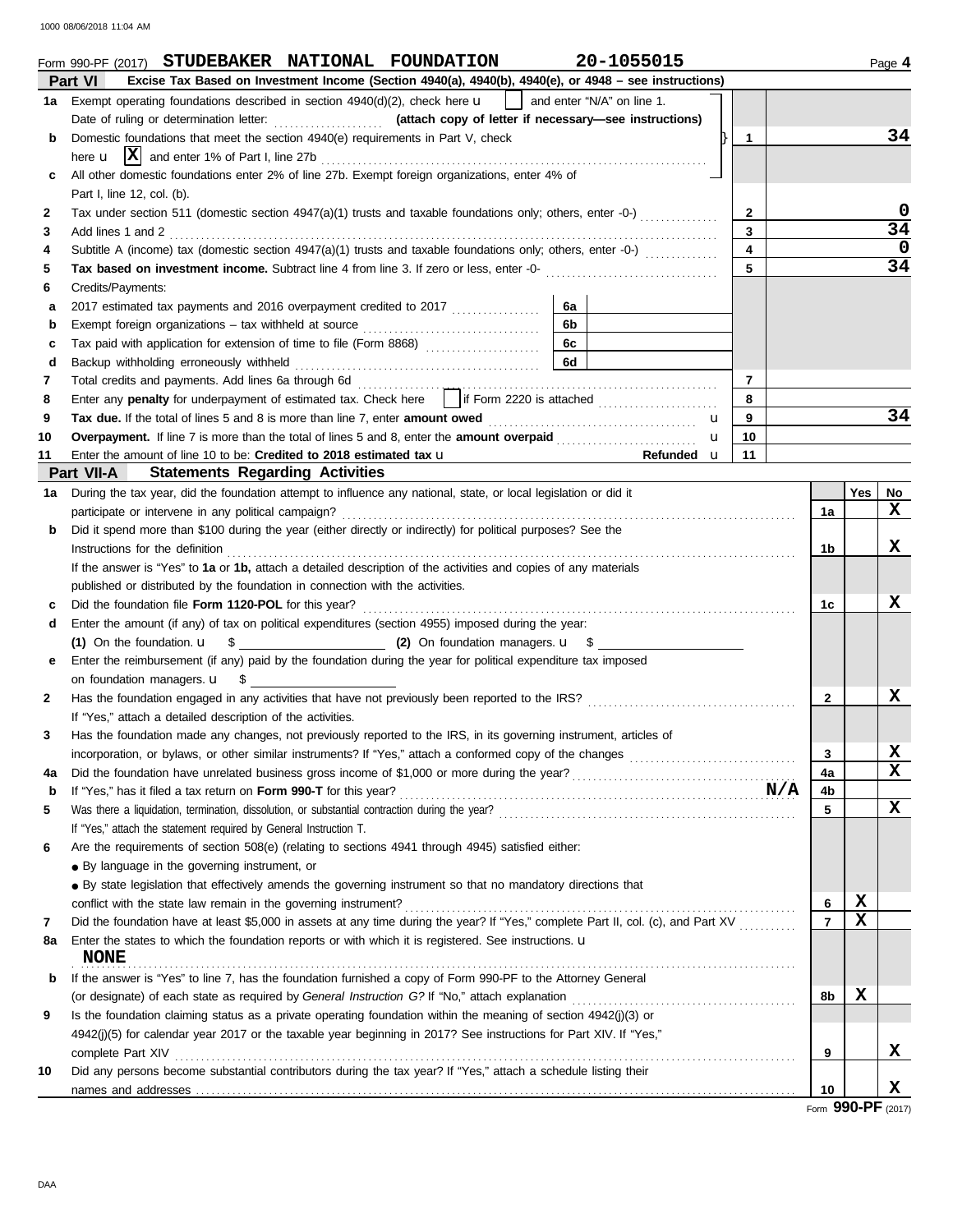1000 08/06/2018 11:04 AM

|    | 20-1055015<br>STUDEBAKER NATIONAL FOUNDATION<br>Form 990-PF (2017)                                                                                                                                                                                                                                                                                                                                                 |         |             | Page 5 |
|----|--------------------------------------------------------------------------------------------------------------------------------------------------------------------------------------------------------------------------------------------------------------------------------------------------------------------------------------------------------------------------------------------------------------------|---------|-------------|--------|
|    | Part VII-A<br>Statements Regarding Activities (continued)                                                                                                                                                                                                                                                                                                                                                          |         |             |        |
|    |                                                                                                                                                                                                                                                                                                                                                                                                                    |         | <b>Yes</b>  | No     |
| 11 | At any time during the year, did the foundation, directly or indirectly, own a controlled entity within the                                                                                                                                                                                                                                                                                                        |         |             |        |
|    | meaning of section 512(b)(13)? If "Yes," attach schedule. See instructions                                                                                                                                                                                                                                                                                                                                         | 11      |             | X      |
| 12 | Did the foundation make a distribution to a donor advised fund over which the foundation or a disqualified                                                                                                                                                                                                                                                                                                         |         |             |        |
|    | person had advisory privileges? If "Yes," attach statement. See instructions                                                                                                                                                                                                                                                                                                                                       | $12 \,$ |             | X      |
| 13 |                                                                                                                                                                                                                                                                                                                                                                                                                    | 13      | $\mathbf x$ |        |
|    | Website address <b>u</b> WWW.STUDEBAKERNATIONALFOUNDATION.ORG                                                                                                                                                                                                                                                                                                                                                      |         |             |        |
| 14 | Telephone no. u 602-300-5313<br>The books are in care of <b>u</b> BRIAN MILLETTE                                                                                                                                                                                                                                                                                                                                   |         |             |        |
|    | 41633 N EMERALD LAKE DRIVE                                                                                                                                                                                                                                                                                                                                                                                         |         |             |        |
|    | $\overline{1}$ $\overline{1}$ $\overline{2}$ $\overline{1}$ $\overline{1}$ $\overline{1}$ $\overline{2}$ $\overline{1}$ $\overline{2}$ $\overline{1}$ $\overline{1}$ $\overline{1}$ $\overline{1}$ $\overline{2}$ $\overline{1}$ $\overline{2}$ $\overline{1}$ $\overline{1}$ $\overline{1}$ $\overline{1}$ $\overline{2}$ $\overline{1}$ $\overline{2}$ $\overline{1}$ $\overline{$<br>Located at <b>u ANTHEM</b> |         |             |        |
| 15 |                                                                                                                                                                                                                                                                                                                                                                                                                    |         |             | u      |
|    |                                                                                                                                                                                                                                                                                                                                                                                                                    |         |             |        |
| 16 | At any time during calendar year 2017, did the foundation have an interest in or a signature or other authority                                                                                                                                                                                                                                                                                                    |         | <b>Yes</b>  | No     |
|    | over a bank, securities, or other financial account in a foreign country?                                                                                                                                                                                                                                                                                                                                          | 16      |             | x      |
|    | See the instructions for exceptions and filing requirements for FinCEN Form 114. If "Yes," enter the name of                                                                                                                                                                                                                                                                                                       |         |             |        |
|    | the foreign country $\mathbf u$                                                                                                                                                                                                                                                                                                                                                                                    |         |             |        |
|    | Part VII-B<br>Statements Regarding Activities for Which Form 4720 May Be Required                                                                                                                                                                                                                                                                                                                                  |         |             |        |
|    | File Form 4720 if any item is checked in the "Yes" column, unless an exception applies.                                                                                                                                                                                                                                                                                                                            |         | Yes         | No     |
| 1a | During the year, did the foundation (either directly or indirectly):                                                                                                                                                                                                                                                                                                                                               |         |             |        |
|    | x <br>Yes<br>(1) Engage in the sale or exchange, or leasing of property with a disqualified person?<br>No                                                                                                                                                                                                                                                                                                          |         |             |        |
|    | (2) Borrow money from, lend money to, or otherwise extend credit to (or accept it from) a                                                                                                                                                                                                                                                                                                                          |         |             |        |
|    | x<br>Yes<br>No<br>disqualified person?                                                                                                                                                                                                                                                                                                                                                                             |         |             |        |
|    | X<br>Yes<br>No                                                                                                                                                                                                                                                                                                                                                                                                     |         |             |        |
|    | Ιx<br>Yes<br>(4) Pay compensation to, or pay or reimburse the expenses of, a disqualified person?<br>No                                                                                                                                                                                                                                                                                                            |         |             |        |
|    | (5) Transfer any income or assets to a disqualified person (or make any of either available for                                                                                                                                                                                                                                                                                                                    |         |             |        |
|    | x <br>Yes<br>No<br>the benefit or use of a disqualified person)?                                                                                                                                                                                                                                                                                                                                                   |         |             |        |
|    | (6) Agree to pay money or property to a government official? (Exception. Check "No" if the                                                                                                                                                                                                                                                                                                                         |         |             |        |
|    | foundation agreed to make a grant to or to employ the official for a period after                                                                                                                                                                                                                                                                                                                                  |         |             |        |
|    | x <br>Yes<br>No<br>termination of government service, if terminating within 90 days.)                                                                                                                                                                                                                                                                                                                              |         |             |        |
| b  | If any answer is "Yes" to $1a(1)$ –(6), did any of the acts fail to qualify under the exceptions described in Regulations                                                                                                                                                                                                                                                                                          |         |             |        |
|    | N/A                                                                                                                                                                                                                                                                                                                                                                                                                | 1b      |             |        |
|    | $\mathbf{u}$                                                                                                                                                                                                                                                                                                                                                                                                       |         |             |        |
|    | Did the foundation engage in a prior year in any of the acts described in 1a, other than excepted acts, that                                                                                                                                                                                                                                                                                                       |         |             |        |
|    | N/A                                                                                                                                                                                                                                                                                                                                                                                                                | 1c      |             |        |
|    | Taxes on failure to distribute income (section 4942) (does not apply for years the foundation was a private                                                                                                                                                                                                                                                                                                        |         |             |        |
| 2  | operating foundation defined in section 4942(j)(3) or 4942(j)(5)):                                                                                                                                                                                                                                                                                                                                                 |         |             |        |
|    |                                                                                                                                                                                                                                                                                                                                                                                                                    |         |             |        |
| а  | At the end of tax year 2017, did the foundation have any undistributed income (lines 6d and<br> X <br>Yes<br>No                                                                                                                                                                                                                                                                                                    |         |             |        |
|    | 6e, Part XIII) for tax year(s) beginning before 2017?                                                                                                                                                                                                                                                                                                                                                              |         |             |        |
|    | If "Yes," list the years $\mathbf{u}$ 20  , 20  , 20  , 20<br>Are there any years listed in 2a for which the foundation is not applying the provisions of section 4942(a)(2)                                                                                                                                                                                                                                       |         |             |        |
| b  |                                                                                                                                                                                                                                                                                                                                                                                                                    |         |             |        |
|    | (relating to incorrect valuation of assets) to the year's undistributed income? (If applying section 4942(a)(2) to<br>N/A                                                                                                                                                                                                                                                                                          |         |             |        |
|    | all years listed, answer "No" and attach statement – see instructions.)                                                                                                                                                                                                                                                                                                                                            | 2b      |             |        |
| c  | If the provisions of section 4942(a)(2) are being applied to any of the years listed in 2a, list the years here.                                                                                                                                                                                                                                                                                                   |         |             |        |
|    |                                                                                                                                                                                                                                                                                                                                                                                                                    |         |             |        |
| За | Did the foundation hold more than a 2% direct or indirect interest in any business enterprise                                                                                                                                                                                                                                                                                                                      |         |             |        |
|    | $ X $ No<br>Yes<br>at any time during the year?                                                                                                                                                                                                                                                                                                                                                                    |         |             |        |
| b  | If "Yes," did it have excess business holdings in 2017 as a result of (1) any purchase by the foundation or                                                                                                                                                                                                                                                                                                        |         |             |        |
|    | disqualified persons after May 26, 1969; (2) the lapse of the 5-year period (or longer period approved by the                                                                                                                                                                                                                                                                                                      |         |             |        |
|    | Commissioner under section 4943(c)(7)) to dispose of holdings acquired by gift or bequest; or (3) the lapse of                                                                                                                                                                                                                                                                                                     |         |             |        |
|    | the 10-, 15-, or 20-year first phase holding period? (Use Schedule C, Form 4720, to determine if the                                                                                                                                                                                                                                                                                                               |         |             |        |
|    | N/A<br>foundation had excess business holdings in 2017.)                                                                                                                                                                                                                                                                                                                                                           | 3b      |             |        |
| 4a | Did the foundation invest during the year any amount in a manner that would jeopardize its charitable purposes?                                                                                                                                                                                                                                                                                                    | 4a      |             | X      |
| b  | Did the foundation make any investment in a prior year (but after December 31, 1969) that could jeopardize its                                                                                                                                                                                                                                                                                                     |         |             |        |
|    | charitable purpose that had not been removed from jeopardy before the first day of the tax year beginning in 2017?                                                                                                                                                                                                                                                                                                 | 4b      |             | x      |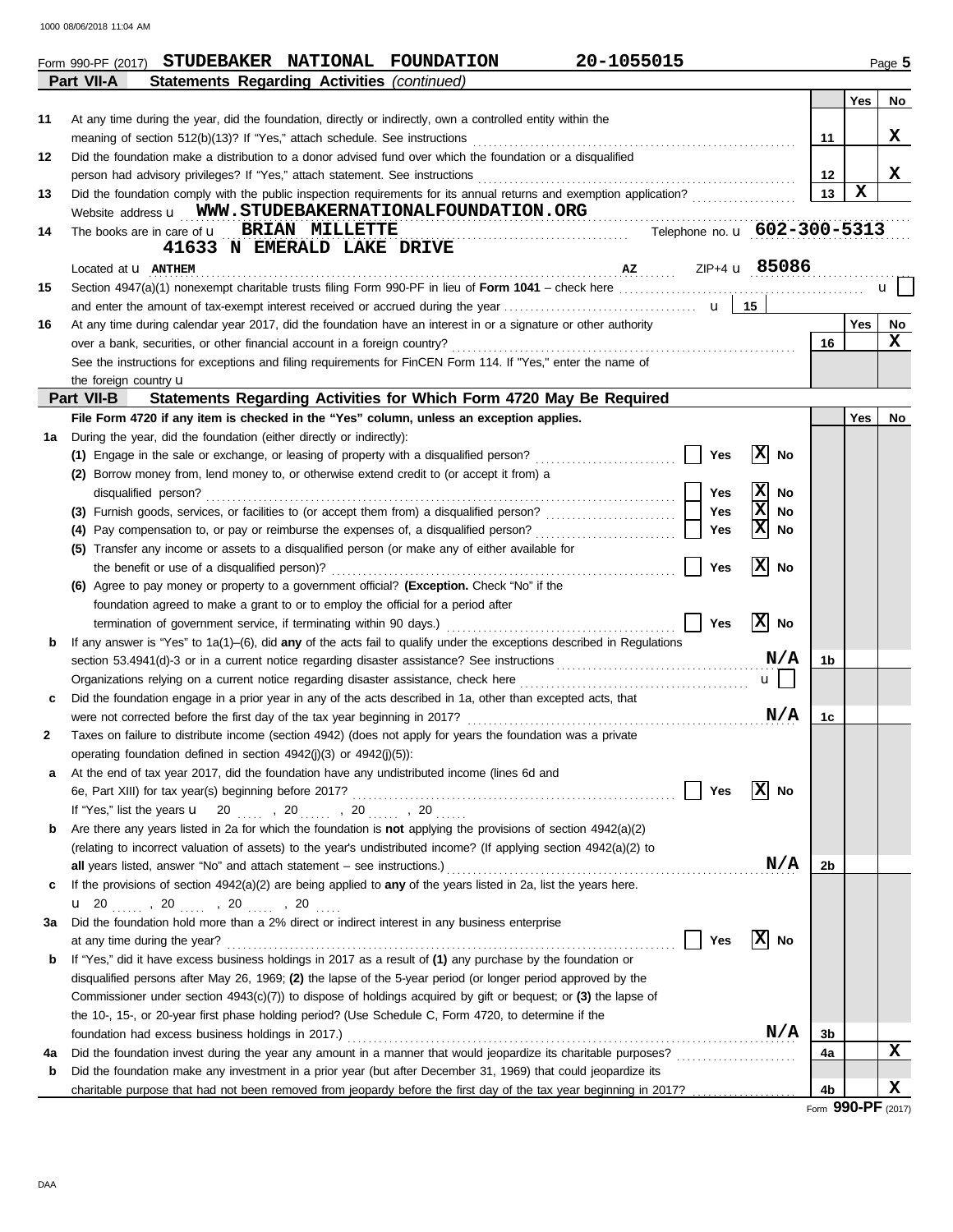|    | STUDEBAKER NATIONAL FOUNDATION<br>Form 990-PF (2017)                                                                  | 20-1055015 |                 |                | Page 6 |
|----|-----------------------------------------------------------------------------------------------------------------------|------------|-----------------|----------------|--------|
|    | Statements Regarding Activities for Which Form 4720 May Be Required (continued)<br>Part VII-B                         |            |                 |                |        |
| 5a | During the year did the foundation pay or incur any amount to:                                                        |            |                 |                |        |
|    | (1) Carry on propaganda, or otherwise attempt to influence legislation (section 4945(e))?                             | Yes        | No<br>IХ        |                |        |
|    | Influence the outcome of any specific public election (see section 4955); or to carry on,<br>(2)                      |            |                 |                |        |
|    | directly or indirectly, any voter registration drive?                                                                 | <b>Yes</b> | X<br>No         |                |        |
|    | Provide a grant to an individual for travel, study, or other similar purposes?<br>(3)                                 | <b>Yes</b> | X<br>No         |                |        |
|    | Provide a grant to an organization other than a charitable, etc., organization described in<br>(4)                    |            |                 |                |        |
|    | section $4945(d)(4)(A)?$ See instructions                                                                             | <b>Yes</b> | x <br><b>No</b> |                |        |
|    | Provide for any purpose other than religious, charitable, scientific, literary, or educational<br>(5)                 |            |                 |                |        |
|    | purposes, or for the prevention of cruelty to children or animals?                                                    | <b>Yes</b> | x <br><b>No</b> |                |        |
| b  | If any answer is "Yes" to $5a(1)$ –(5), did any of the transactions fail to qualify under the exceptions described in |            |                 |                |        |
|    |                                                                                                                       |            | N/A             | 5 <sub>b</sub> |        |
|    | Organizations relying on a current notice regarding disaster assistance, check here                                   |            | $\mathbf{u}$    |                |        |
| c  | If the answer is "Yes" to question 5a(4), does the foundation claim exemption from the tax                            |            |                 |                |        |
|    |                                                                                                                       | N/A<br>Yes | <b>No</b>       |                |        |
|    | If "Yes," attach the statement required by Regulations section 53.4945-5(d).                                          |            |                 |                |        |
| 6a | Did the foundation, during the year, receive any funds, directly or indirectly, to pay premiums                       |            |                 |                |        |
|    | on a personal benefit contract?                                                                                       | <b>Yes</b> | x <br>No        |                |        |
| b  | Did the foundation, during the year, pay premiums, directly or indirectly, on a personal benefit contract?            |            |                 | 6b             | x      |
|    | If "Yes" to 6b, file Form 8870.                                                                                       |            |                 |                |        |
| 7a | At any time during the tax year, was the foundation a party to a prohibited tax shelter transaction?                  | <b>Yes</b> | X <br>No        |                |        |
| b  |                                                                                                                       |            | N/A             | 7b             |        |

**and Contractors Part VIII Information About Officers, Directors, Trustees, Foundation Managers, Highly Paid Employees,**

| 1 List all officers, directors, trustees, and foundation managers and their compensation. See instructions. |                                                                 |                                                 |                                                                                |                                          |  |  |  |  |
|-------------------------------------------------------------------------------------------------------------|-----------------------------------------------------------------|-------------------------------------------------|--------------------------------------------------------------------------------|------------------------------------------|--|--|--|--|
| (a) Name and address                                                                                        | (b) Title, and average<br>hours per week<br>devoted to position | (c) Compensation<br>(If not paid,<br>enter -0-) | (d) Contributions to<br>employee benefit<br>plans and deferred<br>compensation | (e) Expense account,<br>other allowances |  |  |  |  |
| SEE STATEMENT 7                                                                                             |                                                                 |                                                 |                                                                                |                                          |  |  |  |  |
|                                                                                                             |                                                                 |                                                 |                                                                                |                                          |  |  |  |  |
|                                                                                                             |                                                                 |                                                 |                                                                                |                                          |  |  |  |  |
|                                                                                                             |                                                                 |                                                 |                                                                                |                                          |  |  |  |  |

**"NONE." 2 Compensation of five highest-paid employees (other than those included on line 1 – see instructions). If none, enter**

| (a) Name and address of each employee paid more than \$50,000 | (b) Title, and average<br>hours per week<br>devoted to position | (c) Compensation | (d) Contributions to<br>employee benefit<br>plans and deferred<br>compensation | (e) Expense account,<br>other allowances |
|---------------------------------------------------------------|-----------------------------------------------------------------|------------------|--------------------------------------------------------------------------------|------------------------------------------|
| <b>NONE</b>                                                   |                                                                 |                  |                                                                                |                                          |
|                                                               |                                                                 |                  |                                                                                |                                          |
|                                                               |                                                                 |                  |                                                                                |                                          |
|                                                               |                                                                 |                  |                                                                                |                                          |
|                                                               |                                                                 |                  |                                                                                |                                          |
| Total number of other employees paid over \$50,000            |                                                                 |                  |                                                                                | 0                                        |
|                                                               |                                                                 |                  |                                                                                | $F_{\text{com}}$ QQ( $D$ F $(2017)$      |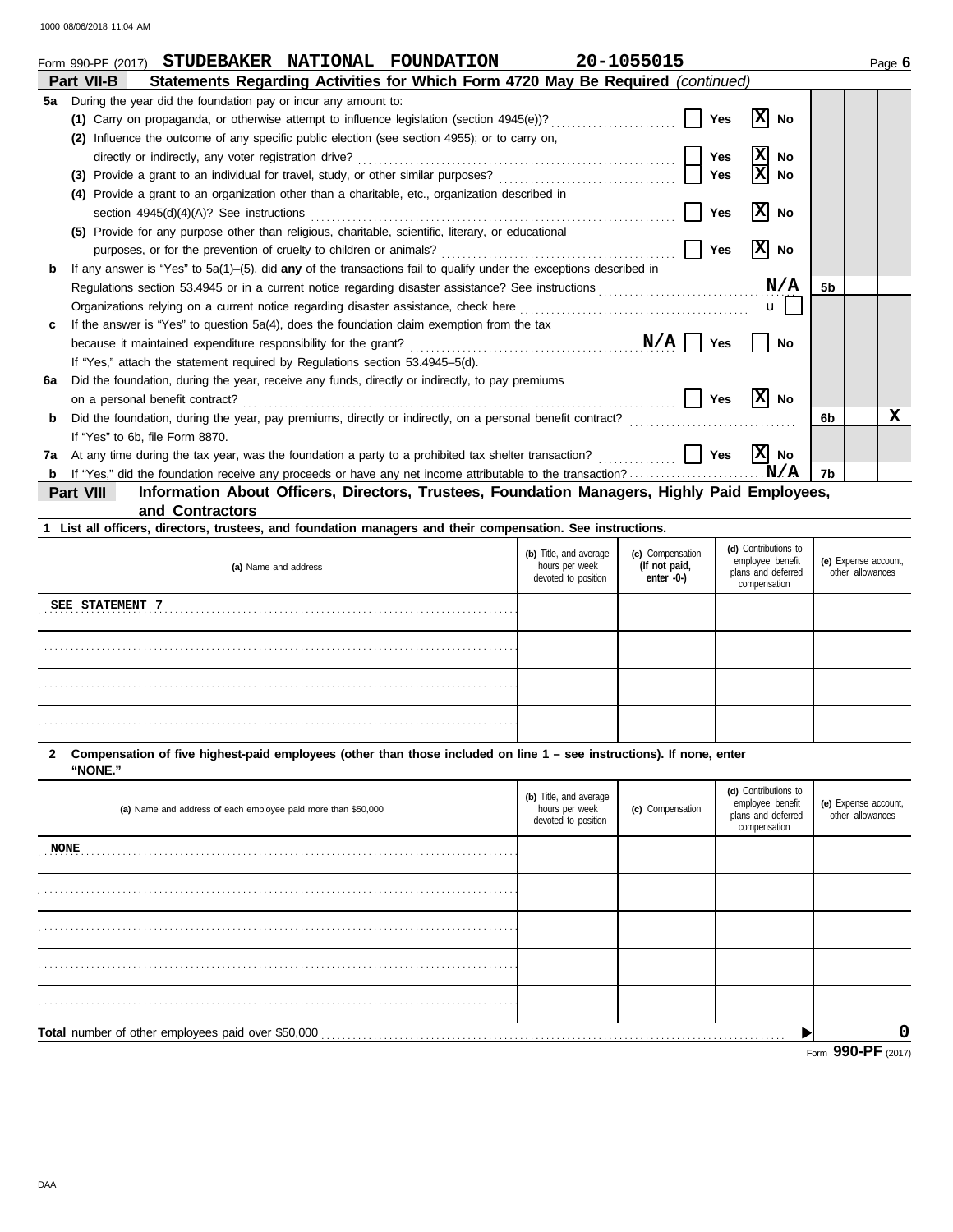| Form 990-PF (2017) | STUDEBAKER NATIONAL FOUNDATION                                                                                                                                                                                                                            | 20-1055015 |                     |             | Page 7           |
|--------------------|-----------------------------------------------------------------------------------------------------------------------------------------------------------------------------------------------------------------------------------------------------------|------------|---------------------|-------------|------------------|
| Part VIII          | Information About Officers, Directors, Trustees, Foundation Managers, Highly Paid Employees,<br>and Contractors (continued)                                                                                                                               |            |                     |             |                  |
| 3                  | Five highest-paid independent contractors for professional services. See instructions. If none, enter "NONE."                                                                                                                                             |            |                     |             |                  |
|                    | (a) Name and address of each person paid more than \$50,000                                                                                                                                                                                               |            | (b) Type of service |             | (c) Compensation |
| <b>NONE</b>        |                                                                                                                                                                                                                                                           |            |                     |             |                  |
|                    |                                                                                                                                                                                                                                                           |            |                     |             |                  |
|                    |                                                                                                                                                                                                                                                           |            |                     |             |                  |
|                    |                                                                                                                                                                                                                                                           |            |                     |             |                  |
|                    |                                                                                                                                                                                                                                                           |            |                     |             |                  |
|                    |                                                                                                                                                                                                                                                           |            |                     | $\mathbf u$ |                  |
| Part IX-A          | <b>Summary of Direct Charitable Activities</b>                                                                                                                                                                                                            |            |                     |             |                  |
|                    | List the foundation's four largest direct charitable activities during the tax year. Include relevant statistical information such as the number of<br>organizations and other beneficiaries served, conferences convened, research papers produced, etc. |            |                     |             | Expenses         |
| $1$ N/A            |                                                                                                                                                                                                                                                           |            |                     |             |                  |
|                    |                                                                                                                                                                                                                                                           |            |                     |             |                  |
| 2                  |                                                                                                                                                                                                                                                           |            |                     |             |                  |
|                    |                                                                                                                                                                                                                                                           |            |                     |             |                  |
| 3                  |                                                                                                                                                                                                                                                           |            |                     |             |                  |
|                    |                                                                                                                                                                                                                                                           |            |                     |             |                  |
|                    |                                                                                                                                                                                                                                                           |            |                     |             |                  |
|                    |                                                                                                                                                                                                                                                           |            |                     |             |                  |
| Part IX-B          | Summary of Program-Related Investments (see instructions)                                                                                                                                                                                                 |            |                     |             |                  |
|                    | Describe the two largest program-related investments made by the foundation during the tax year on lines 1 and 2.                                                                                                                                         |            |                     |             | Amount           |
| 1 N/A              |                                                                                                                                                                                                                                                           |            |                     |             |                  |
|                    |                                                                                                                                                                                                                                                           |            |                     |             |                  |
| 2                  |                                                                                                                                                                                                                                                           |            |                     |             |                  |
|                    |                                                                                                                                                                                                                                                           |            |                     |             |                  |
|                    | All other program-related investments. See instructions.                                                                                                                                                                                                  |            |                     |             |                  |
| 3                  |                                                                                                                                                                                                                                                           |            |                     |             |                  |
|                    |                                                                                                                                                                                                                                                           |            |                     |             |                  |
|                    |                                                                                                                                                                                                                                                           |            |                     |             |                  |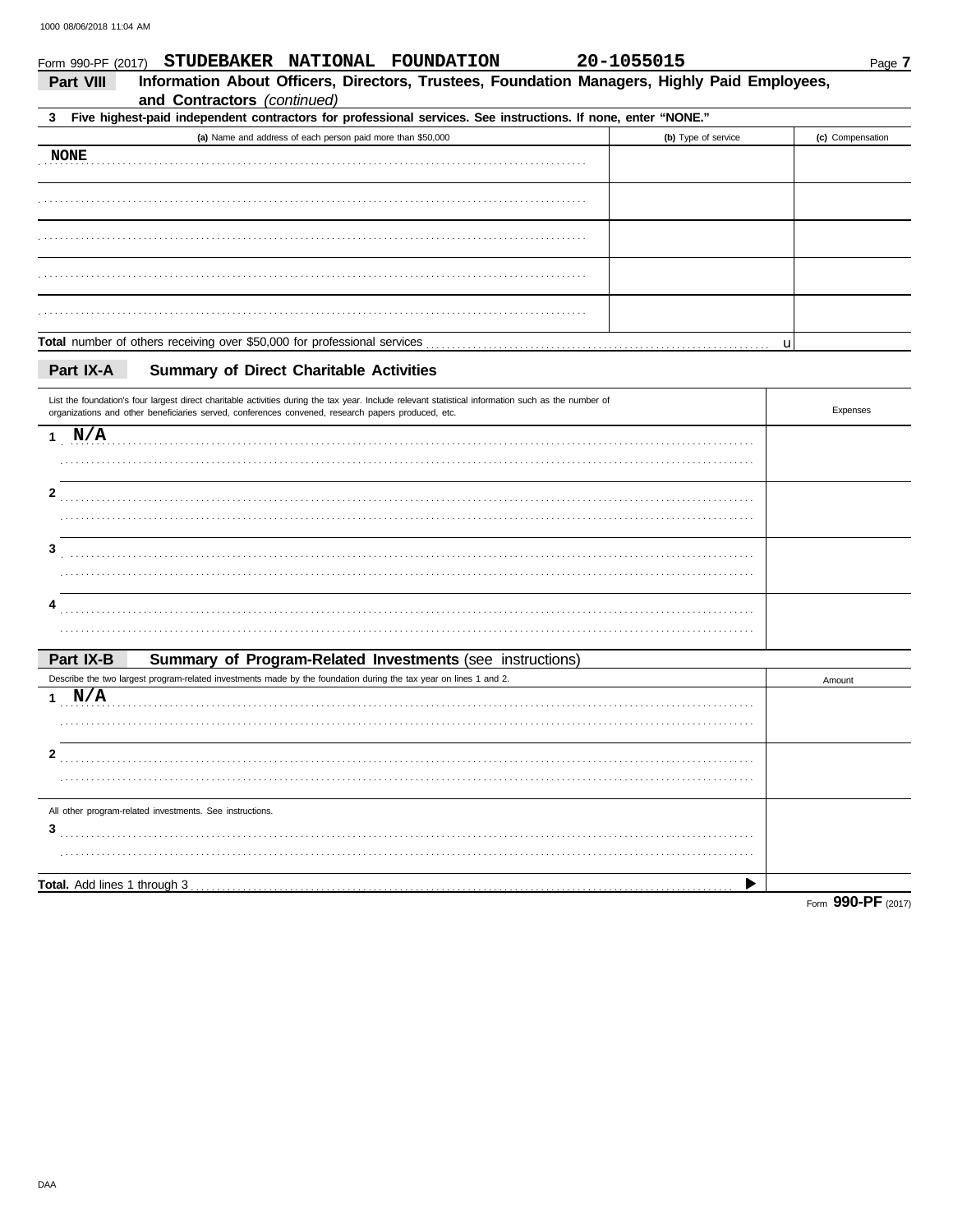|         |  | Form 990-PF (2017) STUDEBAKER NATIONAL FOUNDATION | 20-1055015                                                                            |
|---------|--|---------------------------------------------------|---------------------------------------------------------------------------------------|
| $P = 1$ |  |                                                   | Minimum Investment Deturn (All demostic foundations must complete this next. $\Gamma$ |

|    | <b>Minimum Investment Return</b> (All domestic foundations must complete this part. Foreign foundations,<br>Part X         |                |             |
|----|----------------------------------------------------------------------------------------------------------------------------|----------------|-------------|
|    | see instructions.)                                                                                                         |                |             |
| 1  | Fair market value of assets not used (or held for use) directly in carrying out charitable, etc.,                          |                |             |
|    | purposes:                                                                                                                  |                |             |
| а  |                                                                                                                            | 1a             | 0           |
| b  | Average of monthly cash balances                                                                                           | 1b             | $\mathbf 0$ |
| c  |                                                                                                                            | 1c             | $\mathbf 0$ |
| d  |                                                                                                                            | 1d             | $\mathbf 0$ |
| е  | Reduction claimed for blockage or other factors reported on lines 1a and                                                   |                |             |
|    | 0                                                                                                                          |                |             |
| 2  |                                                                                                                            | $\mathbf{2}$   | 0           |
| 3  | Subtract line 2 from line 1d                                                                                               | 3              | $\Omega$    |
| 4  | Cash deemed held for charitable activities. Enter 1½% of line 3 (for greater amount, see                                   |                |             |
|    | instructions)                                                                                                              | 4              | 0           |
| 5  |                                                                                                                            | 5              | $\mathbf 0$ |
| 6  |                                                                                                                            | 6              | $\mathbf 0$ |
|    | Distributable Amount (see instructions) (Section 4942(j)(3) and (j)(5) private operating foundations<br>Part XI            |                |             |
|    | and certain foreign organizations check here $\mathbf{u}$ and do not complete this part.)                                  |                |             |
| 1  |                                                                                                                            | $\mathbf{1}$   |             |
| 2a | 2a<br>34                                                                                                                   |                |             |
| b  | 2 <sub>b</sub>                                                                                                             |                |             |
| c  | Add lines 2a and 2b                                                                                                        | 2c             | 34          |
| 3  |                                                                                                                            | 3              |             |
| 4  |                                                                                                                            | 4              |             |
| 5  | Add lines 3 and 4                                                                                                          | 5              |             |
| 6  |                                                                                                                            | 6              |             |
| 7  | Distributable amount as adjusted. Subtract line 6 from line 5. Enter here and on Part XIII,                                |                |             |
|    |                                                                                                                            | 7              | 0           |
|    | Part XII<br><b>Qualifying Distributions (see instructions)</b>                                                             |                |             |
| 1  | Amounts paid (including administrative expenses) to accomplish charitable, etc., purposes:                                 |                |             |
| a  |                                                                                                                            | 1a             | 9,800       |
| b  | Program-related investments - total from Part IX-B                                                                         | 1b             |             |
| 2  | Amounts paid to acquire assets used (or held for use) directly in carrying out charitable, etc.,                           |                |             |
|    | purposes                                                                                                                   | 2              |             |
| 3  | Amounts set aside for specific charitable projects that satisfy the:                                                       |                |             |
| a  |                                                                                                                            | За             |             |
|    |                                                                                                                            | 3 <sub>b</sub> |             |
| 4  |                                                                                                                            | 4              | 9,800       |
| 5  | Foundations that qualify under section 4940(e) for the reduced rate of tax on net investment income.                       |                |             |
|    | Enter 1% of Part I, line 27b. See instructions                                                                             | 5              | 34          |
| 6  | Adjusted qualifying distributions. Subtract line 5 from line 4 [11] content content content and all properties             | 6              | 9,766       |
|    | Note: The amount on line 6 will be used in Part V, column (b), in subsequent years when calculating whether the foundation |                |             |
|    | qualifies for the section 4940(e) reduction of tax in those years.                                                         |                |             |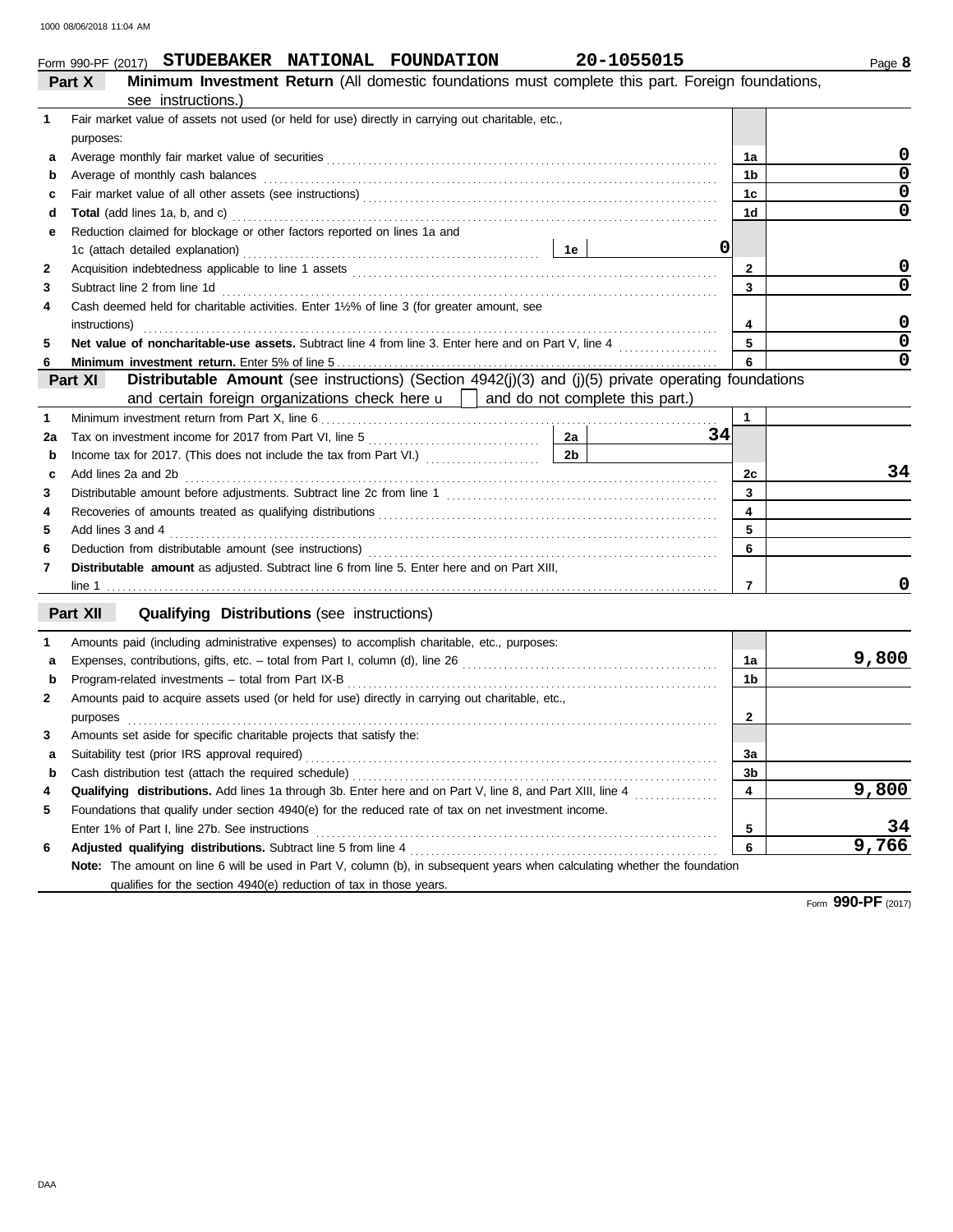### Form 990-PF (2017) **STUDEBAKER NATIONAL FOUNDATION 20-1055015**

|        | Part XIII<br>Undistributed Income (see instructions)                                           |        |        |                     |      |      |
|--------|------------------------------------------------------------------------------------------------|--------|--------|---------------------|------|------|
|        |                                                                                                |        | (a)    | (b)                 | (c)  | (d)  |
| 1      | Distributable amount for 2017 from Part XI,                                                    |        | Corpus | Years prior to 2016 | 2016 | 2017 |
|        |                                                                                                |        |        |                     |      | 0    |
| 2      | Undistributed income, if any, as of the end of 2017:                                           |        |        |                     |      |      |
| a      |                                                                                                |        |        |                     |      |      |
| b      | Total for prior years: 20 _______ , 20 _____ , 20 _____                                        |        |        |                     |      |      |
| 3      | Excess distributions carryover, if any, to 2017:                                               |        |        |                     |      |      |
| a      |                                                                                                |        |        |                     |      |      |
| b      |                                                                                                |        |        |                     |      |      |
|        |                                                                                                | 7,300  |        |                     |      |      |
|        |                                                                                                | 11,200 |        |                     |      |      |
| е      |                                                                                                | 7,600  |        |                     |      |      |
|        |                                                                                                |        | 26,100 |                     |      |      |
| 4      | Qualifying distributions for 2017 from Part XII,                                               |        |        |                     |      |      |
|        | line 4: $\mathbf{u} = \mathbf{0} - \mathbf{0}$ 9,800                                           |        |        |                     |      |      |
|        | a Applied to 2016, but not more than line 2a                                                   |        |        |                     |      |      |
|        | <b>b</b> Applied to undistributed income of prior years                                        |        |        |                     |      |      |
|        |                                                                                                |        |        |                     |      |      |
|        | c Treated as distributions out of corpus (Election                                             |        |        |                     |      |      |
|        |                                                                                                |        |        |                     |      |      |
|        |                                                                                                |        |        |                     |      |      |
| е      | Remaining amount distributed out of corpus                                                     |        | 9,800  |                     |      |      |
| 5      | Excess distributions carryover applied to 2017                                                 |        |        |                     |      |      |
|        | (If an amount appears in column (d), the same                                                  |        |        |                     |      |      |
|        | amount must be shown in column (a).)                                                           |        |        |                     |      |      |
|        |                                                                                                |        |        |                     |      |      |
| 6      | Enter the net total of each column as                                                          |        |        |                     |      |      |
|        | indicated below:                                                                               |        | 35,900 |                     |      |      |
| а      |                                                                                                |        |        |                     |      |      |
| b      | Prior years' undistributed income. Subtract                                                    |        |        |                     |      |      |
|        |                                                                                                |        |        |                     |      |      |
|        | c Enter the amount of prior years' undistributed                                               |        |        |                     |      |      |
|        | income for which a notice of deficiency has                                                    |        |        |                     |      |      |
|        | been issued, or on which the section 4942(a)                                                   |        |        |                     |      |      |
| d      | tax has been previously assessed<br>Subtract line 6c from line 6b. Taxable                     |        |        |                     |      |      |
|        |                                                                                                |        |        |                     |      |      |
|        | $amount - see instructions$                                                                    |        |        |                     |      |      |
|        | <b>e</b> Undistributed income for 2016. Subtract line<br>4a from line 2a. Taxable amount – see |        |        |                     |      |      |
|        |                                                                                                |        |        |                     |      |      |
|        | instructions<br>f Undistributed income for 2017. Subtract lines                                |        |        |                     |      |      |
|        | 4d and 5 from line 1. This amount must be                                                      |        |        |                     |      |      |
|        |                                                                                                |        |        |                     |      | 0    |
| 7      | Amounts treated as distributions out of corpus                                                 |        |        |                     |      |      |
|        | to satisfy requirements imposed by section                                                     |        |        |                     |      |      |
|        | $170(b)(1)(F)$ or $4942(g)(3)$ (Election may be                                                |        |        |                     |      |      |
|        |                                                                                                |        |        |                     |      |      |
| 8      | Excess distributions carryover from 2012 not                                                   |        |        |                     |      |      |
|        | applied on line 5 or line 7 (see instructions)                                                 |        |        |                     |      |      |
| 9      | Excess distributions carryover to 2018.                                                        |        |        |                     |      |      |
|        |                                                                                                |        | 35,900 |                     |      |      |
| 10     | Analysis of line 9:                                                                            |        |        |                     |      |      |
|        |                                                                                                |        |        |                     |      |      |
| a<br>b | Excess from 2013 $\ldots$                                                                      | 7,300  |        |                     |      |      |
|        | Excess from 2014 $\ldots$                                                                      | 11,200 |        |                     |      |      |
| c<br>d | Excess from 2015 $\ldots$                                                                      | 7,600  |        |                     |      |      |
| е      | Excess from 2016 $\ldots$                                                                      | 9,800  |        |                     |      |      |
|        |                                                                                                |        |        |                     |      |      |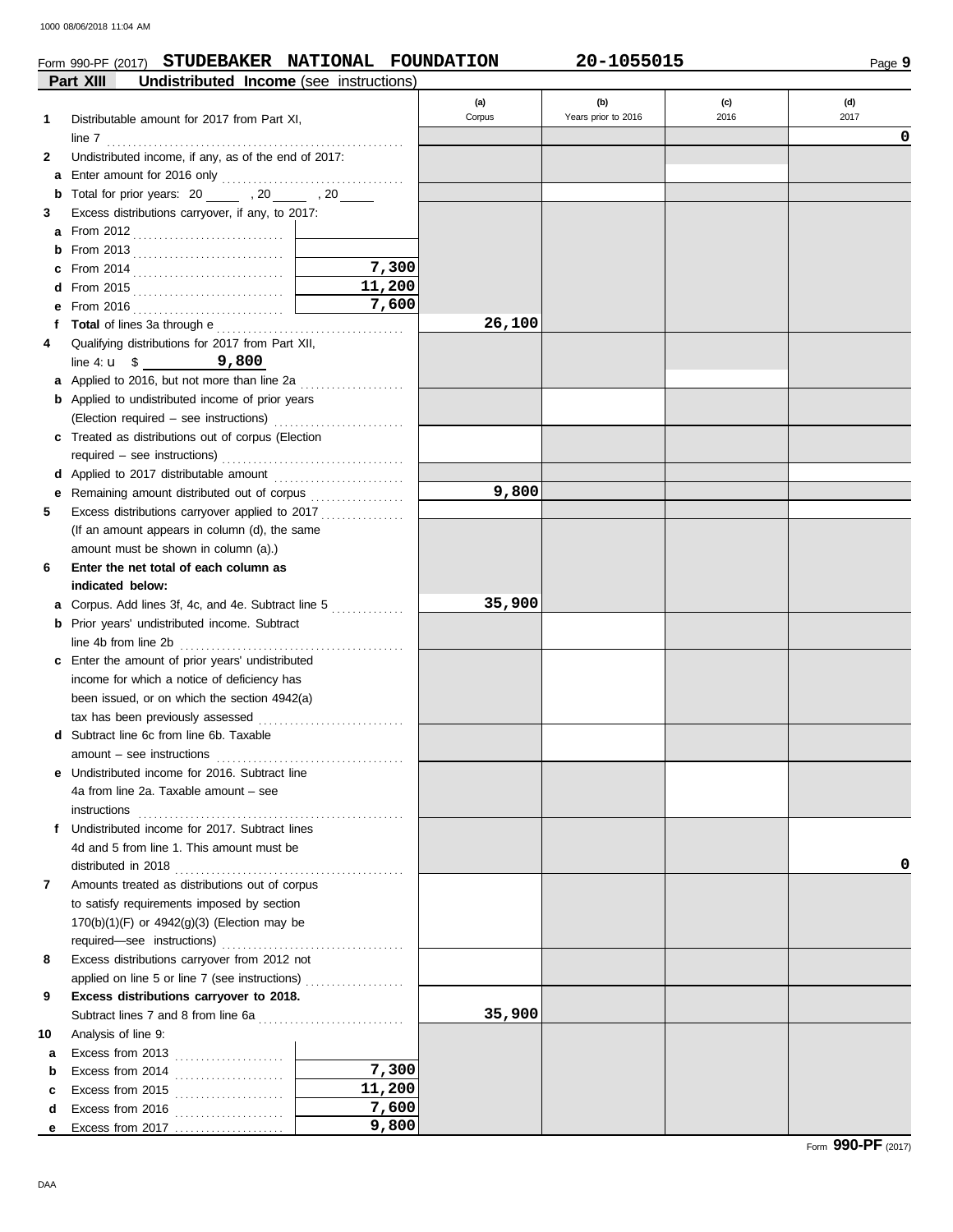|              | 1000 08/06/2018 11:04 AM                                                                                                             |          |          |                                                                                                        |               |            |
|--------------|--------------------------------------------------------------------------------------------------------------------------------------|----------|----------|--------------------------------------------------------------------------------------------------------|---------------|------------|
|              | STUDEBAKER NATIONAL FOUNDATION<br>Form 990-PF (2017)                                                                                 |          |          | 20-1055015                                                                                             |               | Page 10    |
|              | Part XIV<br><b>Private Operating Foundations</b> (see instructions and Part VII-A, question 9)                                       |          |          |                                                                                                        |               |            |
|              | 1a If the foundation has received a ruling or determination letter that it is a private operating                                    |          |          |                                                                                                        |               |            |
|              | foundation, and the ruling is effective for 2017, enter the date of the ruling                                                       |          |          | u                                                                                                      |               |            |
| b            | Check box to indicate whether the foundation is a private operating foundation described in section                                  |          |          |                                                                                                        | 4942(j)(3) or | 4942(i)(5) |
| 2a           | Enter the lesser of the adjusted net                                                                                                 | Tax year |          | Prior 3 years                                                                                          |               | (e) Total  |
|              | income from Part I or the minimum                                                                                                    | (a) 2017 | (b) 2016 | $(c)$ 2015                                                                                             | $(d)$ 2014    |            |
|              | investment return from Part X for                                                                                                    |          |          |                                                                                                        |               |            |
|              | each year listed                                                                                                                     |          |          |                                                                                                        |               |            |
| b            | 85% of line 2a                                                                                                                       |          |          |                                                                                                        |               |            |
| c            | Qualifying distributions from Part XII,                                                                                              |          |          |                                                                                                        |               |            |
|              | line 4 for each year listed                                                                                                          |          |          |                                                                                                        |               |            |
| d            | Amounts included in line 2c not used directly                                                                                        |          |          |                                                                                                        |               |            |
|              | for active conduct of exempt activities                                                                                              |          |          |                                                                                                        |               |            |
| е            | Qualifying distributions made directly                                                                                               |          |          |                                                                                                        |               |            |
|              | for active conduct of exempt activities.                                                                                             |          |          |                                                                                                        |               |            |
|              | Subtract line 2d from line 2c<br>in de la provincia della con-                                                                       |          |          |                                                                                                        |               |            |
| 3            | Complete 3a, b, or c for the                                                                                                         |          |          |                                                                                                        |               |            |
|              | alternative test relied upon:                                                                                                        |          |          |                                                                                                        |               |            |
| а            | "Assets" alternative test - enter:                                                                                                   |          |          |                                                                                                        |               |            |
|              | (1) Value of all assets                                                                                                              |          |          |                                                                                                        |               |            |
|              | (2) Value of assets qualifying under                                                                                                 |          |          |                                                                                                        |               |            |
|              | section 4942(j)(3)(B)(i)                                                                                                             |          |          |                                                                                                        |               |            |
| b            | "Endowment" alternative test - enter 2/3                                                                                             |          |          |                                                                                                        |               |            |
|              | of minimum investment return shown in                                                                                                |          |          |                                                                                                        |               |            |
|              | Part X, line 6 for each year listed<br>.                                                                                             |          |          |                                                                                                        |               |            |
| c            | "Support" alternative test - enter:                                                                                                  |          |          |                                                                                                        |               |            |
|              | (1) Total support other than gross<br>investment income (interest,                                                                   |          |          |                                                                                                        |               |            |
|              | dividends, rents, payments on                                                                                                        |          |          |                                                                                                        |               |            |
|              | securities loans (section                                                                                                            |          |          |                                                                                                        |               |            |
|              | $512(a)(5)$ , or royalties)                                                                                                          |          |          |                                                                                                        |               |            |
|              | (2) Support from general public                                                                                                      |          |          |                                                                                                        |               |            |
|              | and 5 or more exempt                                                                                                                 |          |          |                                                                                                        |               |            |
|              | organizations as provided in                                                                                                         |          |          |                                                                                                        |               |            |
|              | section 4942(j)(3)(B)(iii)<br>(3) Largest amount of support from                                                                     |          |          |                                                                                                        |               |            |
|              | an exempt organization                                                                                                               |          |          |                                                                                                        |               |            |
|              | (4) Gross investment income                                                                                                          |          |          |                                                                                                        |               |            |
|              | Supplementary Information (Complete this part only if the foundation had \$5,000 or more in assets at<br>Part XV                     |          |          |                                                                                                        |               |            |
|              | any time during the year - see instructions.)                                                                                        |          |          |                                                                                                        |               |            |
| 1            | Information Regarding Foundation Managers:                                                                                           |          |          |                                                                                                        |               |            |
| a            | List any managers of the foundation who have contributed more than 2% of the total contributions received by the foundation          |          |          |                                                                                                        |               |            |
|              | before the close of any tax year (but only if they have contributed more than \$5,000). (See section $507(d)(2)$ .)                  |          |          |                                                                                                        |               |            |
|              | N/A                                                                                                                                  |          |          |                                                                                                        |               |            |
| b            | List any managers of the foundation who own 10% or more of the stock of a corporation (or an equally large portion of the            |          |          |                                                                                                        |               |            |
|              | ownership of a partnership or other entity) of which the foundation has a 10% or greater interest.                                   |          |          |                                                                                                        |               |            |
|              | N/A                                                                                                                                  |          |          |                                                                                                        |               |            |
| $\mathbf{2}$ | Information Regarding Contribution, Grant, Gift, Loan, Scholarship, etc., Programs:                                                  |          |          |                                                                                                        |               |            |
|              | Check here <b>u</b>                                                                                                                  |          |          | if the foundation only makes contributions to preselected charitable organizations and does not accept |               |            |
|              | unsolicited requests for funds. If the foundation makes gifts, grants, etc., to individuals or organizations under other conditions, |          |          |                                                                                                        |               |            |
|              | complete items 2a, b, c, and d. See instructions.                                                                                    |          |          |                                                                                                        |               |            |
| a            | The name, address, and telephone number or email address of the person to whom applications should be addressed:                     |          |          |                                                                                                        |               |            |
|              | BRIAN MILLETTE 602-300-5313                                                                                                          |          |          |                                                                                                        |               |            |
|              | 41633 N EMERALD LAKE DR ANTHEM AZ 85086-1042                                                                                         |          |          |                                                                                                        |               |            |
| b            | The form in which applications should be submitted and information and materials they should include:<br>STATEMENT 8<br>SEE          |          |          |                                                                                                        |               |            |
| С            | Any submission deadlines:<br>BY MAY 1                                                                                                |          |          |                                                                                                        |               |            |
| d            | Any restrictions or limitations on awards, such as by geographical areas, charitable fields, kinds of institutions, or other         |          |          |                                                                                                        |               |            |
|              | factors:                                                                                                                             |          |          |                                                                                                        |               |            |
|              | N/A                                                                                                                                  |          |          |                                                                                                        |               |            |
|              |                                                                                                                                      |          |          |                                                                                                        |               | 000 DE     |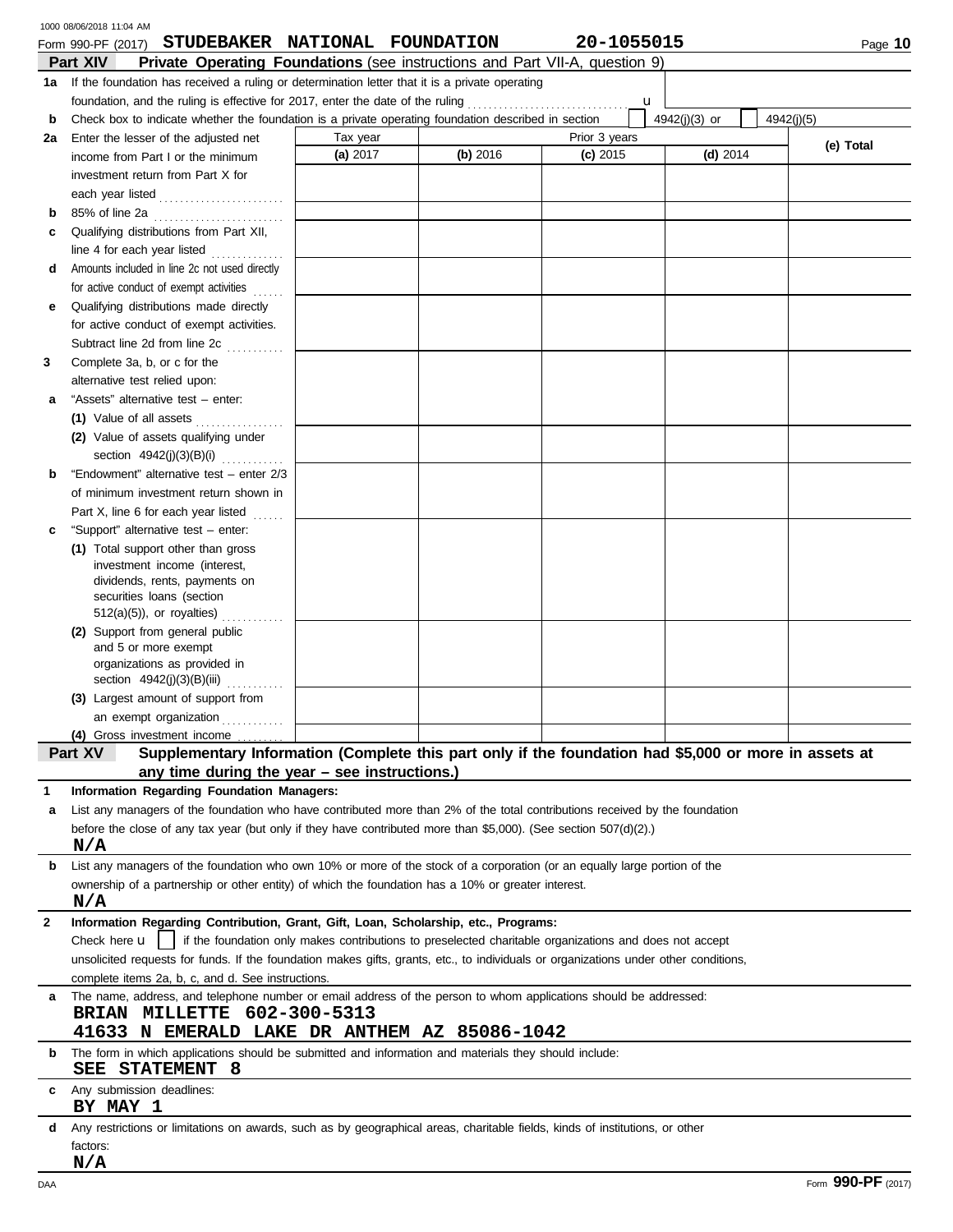# Form 990-PF (2017) **STUDEBAKER NATIONAL FOUNDATION 20-1055015**

**Part XV Supplementary Information** *(continued)*

# **3 Grants and Contributions Paid During the Year or Approved for Future Payment**

| Recipient                                                                                                   | If recipient is an individual,<br>show any relationship to | Foundation<br>status of               | Purpose of grant or | Amount         |
|-------------------------------------------------------------------------------------------------------------|------------------------------------------------------------|---------------------------------------|---------------------|----------------|
| Name and address (home or business)                                                                         | any foundation manager<br>or substantial contributor       | recipient                             | contribution        |                |
| <b>a</b> Paid during the year<br>MCPHERSON COLLEGE FBO GEORGE<br>1600 E EUCLID STREET<br>MCPHERSON KS 67460 | <b>REID</b><br><b>PRESERVATION</b>                         | $501$ (C) (3)<br><b>OF STUDEBAKER</b> | <b>HERITAGE</b>     | 1,500          |
| PENN.COLL/TECH FBO MICHAEL<br><b>ONE COLLEGE AVENUE</b>                                                     | <b>KROKOWSK</b>                                            | $501(C)$ (3)                          |                     |                |
| WILLIAMSPORT PA 17701                                                                                       | <b>PRESERVATION</b>                                        | <b>OF STUDEBAKER</b>                  | <b>HERITAGE</b>     | 1,500          |
| UNIV.-NO.ARIZONA FBO LAURYN                                                                                 | <b>HALVER</b>                                              |                                       |                     |                |
| 601 S KNOLES DRIVE<br>FLAGSTAFF AZ 86011                                                                    | <b>PRESERVATION</b>                                        | $501$ (C) (3)<br>OF STUDEBAKER        | <b>HERITAGE</b>     | 3,000          |
| PALM SPRINGS AIR MUSEUM<br>745 N GENE AUTRY TRAIL<br>PALM SPRINGS CA 92262                                  |                                                            | $501$ (C) (3)<br>DISPLAY CAR UPKEEP   |                     | 400            |
| <b>MARTIN AUTO MUSEUM</b><br>17641 N BLACK CANYON HWY<br>PHOENIX AZ 85023                                   |                                                            | $501$ (C) (3)<br>DISPLAY CAR UPKEEP   |                     | 200            |
| ANTIQUE CAR MUSEUM OF IOWA<br>860 QUARRY RD<br>CORALVILLE IA 52241                                          |                                                            | 501(C)(3)<br>DISPLAY CAR UPKEEP       |                     | 200            |
| RV HALL OF FAME<br>21565 EXECUTIVE PARKWAY<br>ELKHART IN 46514                                              |                                                            | $501$ (C) (3)<br>DISPLAY CAR UPKEEP   |                     | 200            |
| WORLD OF SPEED<br>27490 SW 95TH AVENUE<br>WILSONVILLE OR 97070                                              |                                                            | $501$ (C) (3)<br>DISPLAY CAR UPKEEP   |                     | 200            |
| STUDEBAKER NATIONAL MUSEUM<br>201 CHAPIN ST<br>SOUTH BEND IN 46601                                          |                                                            | 501 (C) (3)<br>DISPLAY CAR UPKEEP     |                     | 100            |
| STUDEBAKER NATIONAL MUSEUM<br>201 CHAPIN ST                                                                 |                                                            | 501 (C) (3)                           |                     |                |
| SOUTH BEND IN 46601<br>Total                                                                                |                                                            | <b>INTERNSHIPS FOR MUSEUM</b>         | u 3a                | 2,500<br>9,800 |
| <b>b</b> Approved for future payment<br>N/A                                                                 |                                                            |                                       |                     |                |
|                                                                                                             |                                                            |                                       |                     |                |
|                                                                                                             |                                                            |                                       |                     |                |
|                                                                                                             |                                                            |                                       |                     |                |
|                                                                                                             |                                                            |                                       | $\mathbf{u}$ 3b     |                |

DAA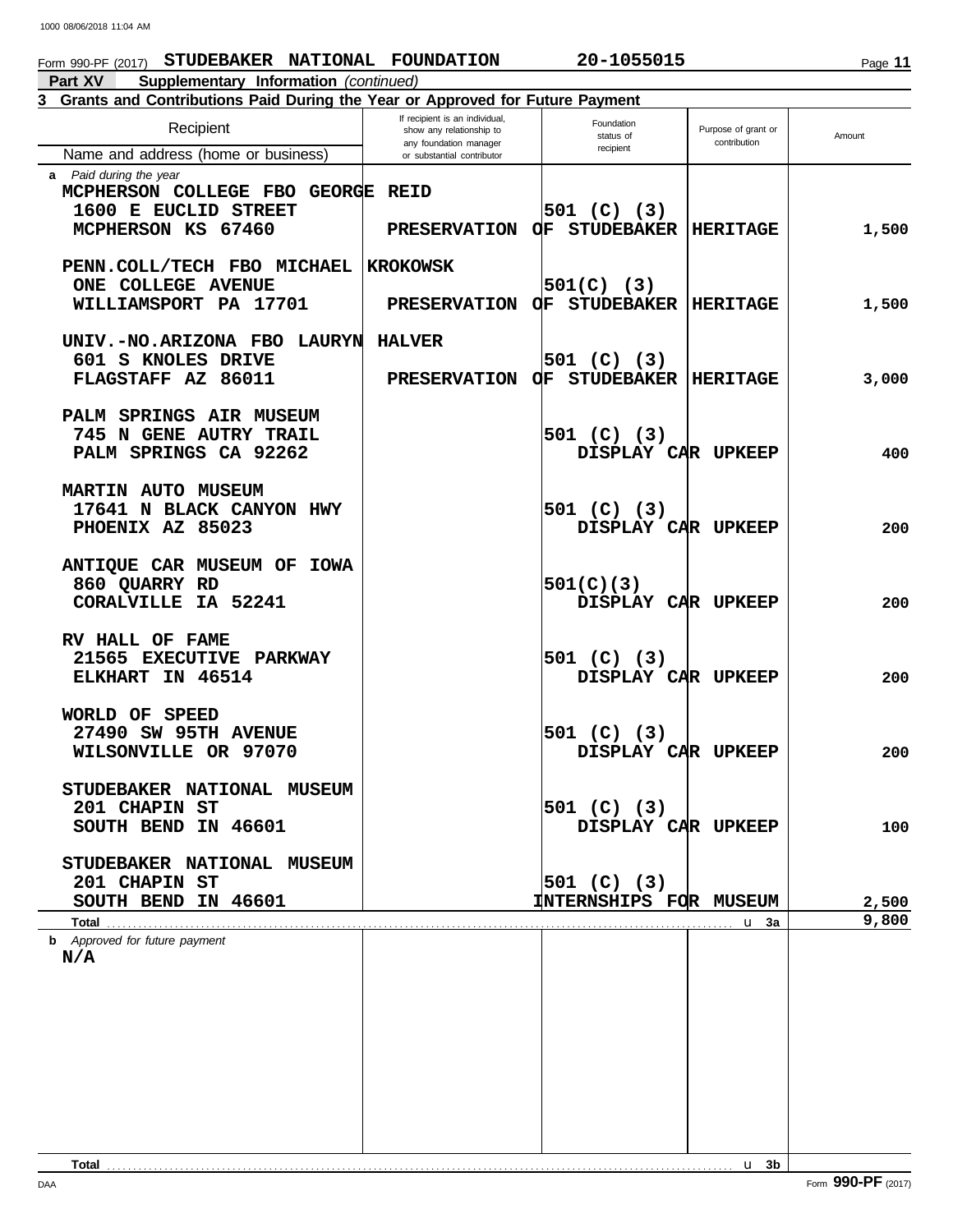### Form 990-PF (2017) **STUDEBAKER NATIONAL FOUNDATION 20-1055015**

|   | Part XVI-A  | Analysis of Income-Producing Activities<br>Enter gross amounts unless otherwise indicated.                                |                      | Unrelated business income |                  | Excluded by section 512, 513, or 514 |                          |
|---|-------------|---------------------------------------------------------------------------------------------------------------------------|----------------------|---------------------------|------------------|--------------------------------------|--------------------------|
|   |             |                                                                                                                           |                      |                           |                  |                                      | (e)<br>Related or exempt |
|   |             |                                                                                                                           | (a)<br>Business code | (b)<br>Amount             | (c)<br>Exclusion | (d)<br>Amount                        | function income          |
|   |             | 1 Program service revenue:                                                                                                |                      |                           | code             |                                      | (See instructions.)      |
|   |             |                                                                                                                           |                      |                           |                  |                                      |                          |
|   |             |                                                                                                                           |                      |                           |                  |                                      |                          |
| c |             | <u> 1989 - Johann Barn, mars ann an t-Amhain Aonaich an t-Aonaich an t-Aonaich an t-Aonaich an t-Aonaich an t-Aon</u>     |                      |                           |                  |                                      |                          |
| d |             | <u> 1980 - Johann Stein, marwolaethau a bhann an t-Amhair Aonaichte an t-Amhair Aonaichte an t-Amhair Aonaichte a</u>     |                      |                           |                  |                                      |                          |
| е |             | <u> 1989 - Andrea Aonaichte, ann an t-Èireann an t-Èireann an t-Èireann an t-Èireann an t-Èireann an t-Èireann an </u>    |                      |                           |                  |                                      |                          |
| f |             |                                                                                                                           |                      |                           |                  |                                      |                          |
| g |             |                                                                                                                           |                      |                           |                  |                                      |                          |
|   |             |                                                                                                                           |                      |                           |                  |                                      |                          |
|   |             | 3 Interest on savings and temporary cash investments                                                                      |                      |                           | 14               | 174                                  |                          |
| 4 |             | Dividends and interest from securities [11] contains and interest from securities                                         |                      |                           | 14               | 3,262                                |                          |
|   |             | 5 Net rental income or (loss) from real estate:                                                                           |                      |                           |                  |                                      |                          |
| a |             |                                                                                                                           |                      |                           |                  |                                      |                          |
| b |             |                                                                                                                           |                      |                           |                  |                                      |                          |
|   |             | 6 Net rental income or (loss) from personal property                                                                      |                      |                           |                  |                                      |                          |
|   |             |                                                                                                                           |                      |                           |                  |                                      |                          |
| 8 |             | Gain or (loss) from sales of assets other than inventory                                                                  |                      |                           |                  |                                      |                          |
| 9 |             |                                                                                                                           |                      |                           |                  |                                      |                          |
|   |             | 10 Gross profit or (loss) from sales of inventory                                                                         |                      |                           |                  |                                      |                          |
|   |             |                                                                                                                           |                      |                           |                  |                                      |                          |
|   |             | $b$ $\overline{\phantom{a}}$                                                                                              |                      |                           |                  |                                      |                          |
| c |             | <u> 1989 - Johann Stein, mars an deus an deus Angels an deus Angels an deus Angels an deus Angels an deus Angels</u>      |                      |                           |                  |                                      |                          |
| d |             | <u> 1989 - Johann Stein, mars an deus Amerikaansk kommunister (</u>                                                       |                      |                           |                  |                                      |                          |
| е |             |                                                                                                                           |                      |                           |                  |                                      |                          |
|   |             |                                                                                                                           |                      |                           | οl               |                                      | 0                        |
|   |             |                                                                                                                           |                      |                           |                  | 3,436                                |                          |
|   |             |                                                                                                                           |                      |                           |                  | 13                                   | 3,436                    |
|   |             | (See worksheet in line 13 instructions to verify calculations.)                                                           |                      |                           |                  |                                      |                          |
|   | Part XVI-B  | Relationship of Activities to the Accomplishment of Exempt Purposes                                                       |                      |                           |                  |                                      |                          |
|   | Line No.    | Explain below how each activity for which income is reported in column (e) of Part XVI-A contributed importantly to the   |                      |                           |                  |                                      |                          |
|   | $\mathbf q$ | accomplishment of the foundation's exempt purposes (other than by providing funds for such purposes). (See instructions.) |                      |                           |                  |                                      |                          |
|   | N/A         |                                                                                                                           |                      |                           |                  |                                      |                          |
|   |             |                                                                                                                           |                      |                           |                  |                                      |                          |
|   |             |                                                                                                                           |                      |                           |                  |                                      |                          |
|   |             |                                                                                                                           |                      |                           |                  |                                      |                          |
|   |             |                                                                                                                           |                      |                           |                  |                                      |                          |
|   |             |                                                                                                                           |                      |                           |                  |                                      |                          |
|   |             |                                                                                                                           |                      |                           |                  |                                      |                          |
|   |             |                                                                                                                           |                      |                           |                  |                                      |                          |
|   |             |                                                                                                                           |                      |                           |                  |                                      |                          |
|   |             |                                                                                                                           |                      |                           |                  |                                      |                          |
|   |             |                                                                                                                           |                      |                           |                  |                                      |                          |
|   |             |                                                                                                                           |                      |                           |                  |                                      |                          |
|   |             |                                                                                                                           |                      |                           |                  |                                      |                          |
|   |             |                                                                                                                           |                      |                           |                  |                                      |                          |
|   |             |                                                                                                                           |                      |                           |                  |                                      |                          |
|   |             |                                                                                                                           |                      |                           |                  |                                      |                          |
|   |             |                                                                                                                           |                      |                           |                  |                                      |                          |
|   |             |                                                                                                                           |                      |                           |                  |                                      |                          |
|   |             |                                                                                                                           |                      |                           |                  |                                      |                          |
|   |             |                                                                                                                           |                      |                           |                  |                                      |                          |
|   |             |                                                                                                                           |                      |                           |                  |                                      |                          |
|   |             |                                                                                                                           |                      |                           |                  |                                      |                          |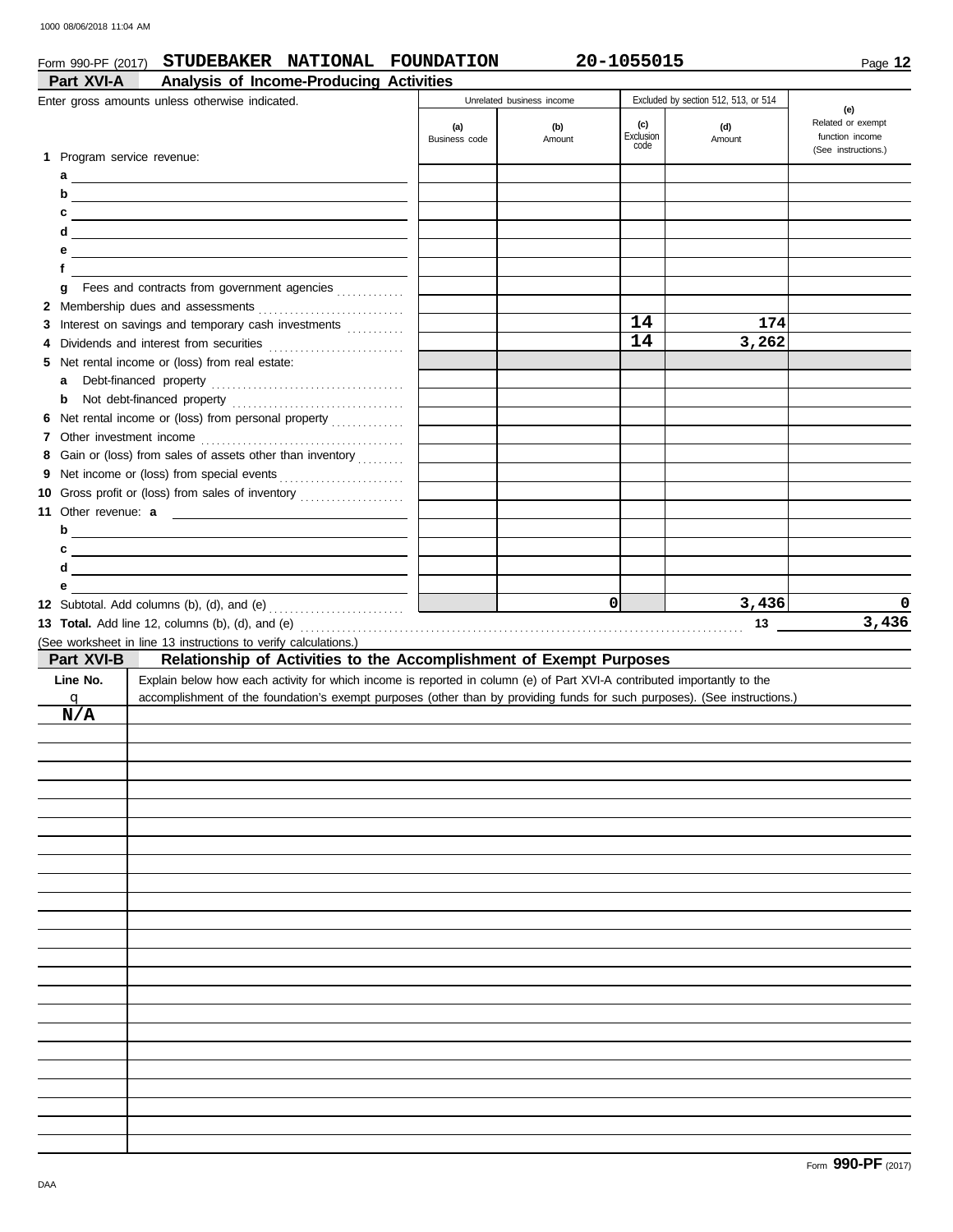|             |                              | Form 990-PF (2017) STUDEBAKER NATIONAL FOUNDATION                                                                |  |                                               | 20-1055015                                                                                                                                                                                                                                                                                                                |       |                    | Page 13     |
|-------------|------------------------------|------------------------------------------------------------------------------------------------------------------|--|-----------------------------------------------|---------------------------------------------------------------------------------------------------------------------------------------------------------------------------------------------------------------------------------------------------------------------------------------------------------------------------|-------|--------------------|-------------|
|             | Part XVII                    |                                                                                                                  |  |                                               | Information Regarding Transfers To and Transactions and Relationships With Noncharitable                                                                                                                                                                                                                                  |       |                    |             |
|             |                              | <b>Exempt Organizations</b>                                                                                      |  |                                               |                                                                                                                                                                                                                                                                                                                           |       |                    |             |
| 1.          |                              |                                                                                                                  |  |                                               | Did the organization directly or indirectly engage in any of the following with any other organization described                                                                                                                                                                                                          |       | Yes                | No.         |
|             |                              | in section 501(c) (other than section 501(c)(3) organizations) or in section 527, relating to political          |  |                                               |                                                                                                                                                                                                                                                                                                                           |       |                    |             |
|             | organizations?               |                                                                                                                  |  |                                               |                                                                                                                                                                                                                                                                                                                           |       |                    |             |
| a           |                              | Transfers from the reporting foundation to a noncharitable exempt organization of:                               |  |                                               |                                                                                                                                                                                                                                                                                                                           |       |                    |             |
|             | $(1)$ Cash                   |                                                                                                                  |  |                                               |                                                                                                                                                                                                                                                                                                                           | 1a(1) |                    | x<br>X      |
|             | <b>b</b> Other transactions: |                                                                                                                  |  |                                               | (2) Other assets <b>contract the contract of the contract of the contract of the contract of the contract of the contract of the contract of the contract of the contract of the contract of the contract of the contract of the</b>                                                                                      | 1a(2) |                    |             |
|             |                              |                                                                                                                  |  |                                               |                                                                                                                                                                                                                                                                                                                           | 1b(1) |                    | X           |
|             |                              |                                                                                                                  |  |                                               | (1) Sales of assets to a noncharitable exempt organization <i>[1]</i> Sales of assets to a noncharitable exempt organization                                                                                                                                                                                              | 1b(2) |                    | X           |
|             |                              |                                                                                                                  |  |                                               |                                                                                                                                                                                                                                                                                                                           | 1b(3) |                    | $\mathbf X$ |
|             |                              |                                                                                                                  |  |                                               |                                                                                                                                                                                                                                                                                                                           | 1b(4) |                    | $\mathbf x$ |
|             |                              | (5) Loans or loan guarantees                                                                                     |  |                                               |                                                                                                                                                                                                                                                                                                                           | 1b(5) |                    | X           |
|             |                              |                                                                                                                  |  |                                               | (6) Performance of services or membership or fundraising solicitations [1] content to content the service of services or membership or fundraising solicitations [1] content to content the service of the service of the serv                                                                                            | 1b(6) |                    | $\mathbf X$ |
| с           |                              | Sharing of facilities, equipment, mailing lists, other assets, or paid employees                                 |  |                                               |                                                                                                                                                                                                                                                                                                                           | 1c    |                    | X           |
|             |                              |                                                                                                                  |  |                                               | d If the answer to any of the above is "Yes," complete the following schedule. Column (b) should always show the fair market                                                                                                                                                                                              |       |                    |             |
|             |                              |                                                                                                                  |  |                                               | value of the goods, other assets, or services given by the reporting foundation. If the foundation received less than fair market                                                                                                                                                                                         |       |                    |             |
|             |                              |                                                                                                                  |  |                                               | value in any transaction or sharing arrangement, show in column (d) the value of the goods, other assets, or services received.                                                                                                                                                                                           |       |                    |             |
|             | (a) Line no.                 | (b) Amount involved                                                                                              |  | (c) Name of noncharitable exempt organization | (d) Description of transfers, transactions, and sharing arrangements                                                                                                                                                                                                                                                      |       |                    |             |
| N/A         |                              |                                                                                                                  |  |                                               |                                                                                                                                                                                                                                                                                                                           |       |                    |             |
|             |                              |                                                                                                                  |  |                                               |                                                                                                                                                                                                                                                                                                                           |       |                    |             |
|             |                              |                                                                                                                  |  |                                               |                                                                                                                                                                                                                                                                                                                           |       |                    |             |
|             |                              |                                                                                                                  |  |                                               |                                                                                                                                                                                                                                                                                                                           |       |                    |             |
|             |                              |                                                                                                                  |  |                                               |                                                                                                                                                                                                                                                                                                                           |       |                    |             |
|             |                              |                                                                                                                  |  |                                               |                                                                                                                                                                                                                                                                                                                           |       |                    |             |
|             |                              |                                                                                                                  |  |                                               |                                                                                                                                                                                                                                                                                                                           |       |                    |             |
|             |                              |                                                                                                                  |  |                                               |                                                                                                                                                                                                                                                                                                                           |       |                    |             |
|             |                              |                                                                                                                  |  |                                               |                                                                                                                                                                                                                                                                                                                           |       |                    |             |
|             |                              |                                                                                                                  |  |                                               |                                                                                                                                                                                                                                                                                                                           |       |                    |             |
|             |                              |                                                                                                                  |  |                                               |                                                                                                                                                                                                                                                                                                                           |       |                    |             |
|             |                              |                                                                                                                  |  |                                               |                                                                                                                                                                                                                                                                                                                           |       |                    |             |
|             |                              |                                                                                                                  |  |                                               |                                                                                                                                                                                                                                                                                                                           |       |                    |             |
|             |                              |                                                                                                                  |  |                                               |                                                                                                                                                                                                                                                                                                                           |       |                    |             |
|             |                              |                                                                                                                  |  |                                               |                                                                                                                                                                                                                                                                                                                           |       |                    |             |
|             |                              |                                                                                                                  |  |                                               |                                                                                                                                                                                                                                                                                                                           |       |                    |             |
|             |                              | 2a Is the foundation directly or indirectly affiliated with, or related to, one or more tax-exempt organizations |  |                                               |                                                                                                                                                                                                                                                                                                                           |       |                    |             |
|             |                              | described in section $501(c)$ (other than section $501(c)(3)$ ) or in section $527$ ?                            |  |                                               |                                                                                                                                                                                                                                                                                                                           |       | Yes $ \mathbf{X} $ | No          |
|             |                              | <b>b</b> If "Yes," complete the following schedule.                                                              |  |                                               |                                                                                                                                                                                                                                                                                                                           |       |                    |             |
|             |                              | (a) Name of organization                                                                                         |  | (b) Type of organization                      | (c) Description of relationship                                                                                                                                                                                                                                                                                           |       |                    |             |
|             | N/A                          |                                                                                                                  |  |                                               |                                                                                                                                                                                                                                                                                                                           |       |                    |             |
|             |                              |                                                                                                                  |  |                                               |                                                                                                                                                                                                                                                                                                                           |       |                    |             |
|             |                              |                                                                                                                  |  |                                               |                                                                                                                                                                                                                                                                                                                           |       |                    |             |
|             |                              |                                                                                                                  |  |                                               |                                                                                                                                                                                                                                                                                                                           |       |                    |             |
|             |                              |                                                                                                                  |  |                                               |                                                                                                                                                                                                                                                                                                                           |       |                    |             |
|             |                              |                                                                                                                  |  |                                               | Under penalties of perjury, I declare that I have examined this return, including accompanying schedules and statements, and to the best of my knowledge and belief, it is true,<br>correct, and complete. Declaration of preparer (other than taxpayer) is based on all information of which preparer has any knowledge. |       |                    |             |
|             |                              |                                                                                                                  |  |                                               | May the IRS discuss this return                                                                                                                                                                                                                                                                                           |       |                    |             |
| <b>Sign</b> |                              |                                                                                                                  |  |                                               | with the preparer shown below?<br>See instructions.                                                                                                                                                                                                                                                                       |       | $ \mathbf{X} $ Yes | No          |
| Here        |                              |                                                                                                                  |  |                                               |                                                                                                                                                                                                                                                                                                                           |       |                    |             |

Signature of officer or trustee Date Date Date

Firm's address **,, 721 NORTH MAIN ST 26-0004840** 

**ADVANTAGE ACCOUNTING & TAX SOLUTIONS INC PTIN P00548117**<br>721 NORTH MAIN ST HARRISONBURG, VA 22802-4622 **Finally 19th State 1200434-1706** 

**KIRK B. KNOTT, CPA RIRK B. KNOTT, CPA 18/06/18**<br>
Firm's name ... ADVANTAGE ACCOUNTING & TAX SOLUTIONS INC PTIN P00548117

|  | Form 990-PF (2017) |  |
|--|--------------------|--|
|--|--------------------|--|

self-employed

l if

Date

PTIN

**PRESIDENT**

Phone no.

Preparer's signature check and the check preparer's signature

**Paid Preparer Use Only** Print/Type preparer's name

Firm's name ,,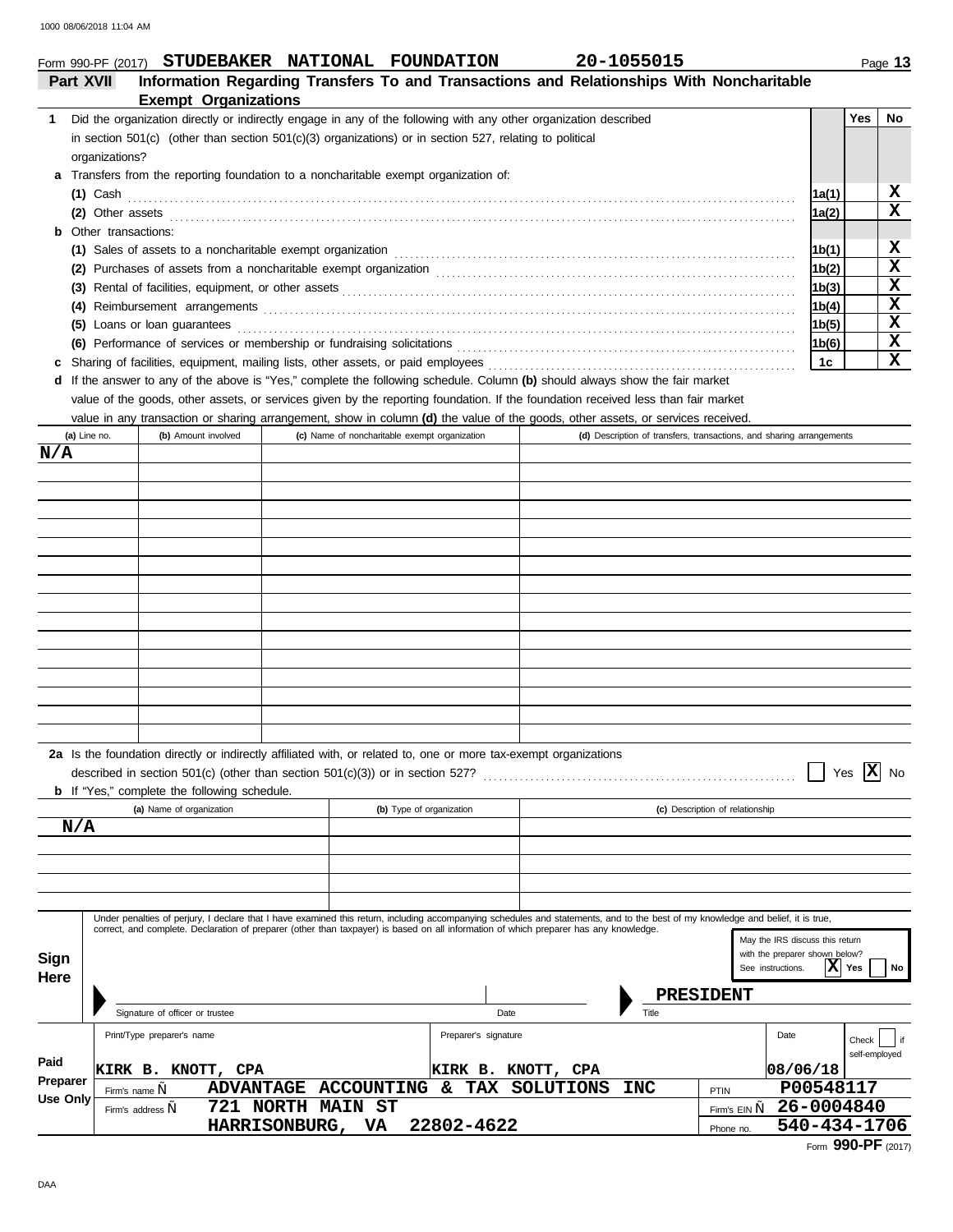| <b>Description</b>                            | Total |            | <b>Net</b><br>Investment                                    | Adjusted<br>Net | Charitable<br>Purpose |
|-----------------------------------------------|-------|------------|-------------------------------------------------------------|-----------------|-----------------------|
| ACCOUNTING<br>FEE                             |       | 3,594      |                                                             |                 |                       |
| TOTAL                                         |       | 3,594      |                                                             |                 |                       |
|                                               |       |            | Statement 2 - Form 990-PF, Part I, Line 18 - Taxes          |                 |                       |
| Description                                   | Total |            | <b>Net</b><br>Investment                                    | Adjusted<br>Net | Charitable<br>Purpose |
| CALIFORNIA<br>CORPORTATE<br>FEE               |       | 65         |                                                             |                 |                       |
| TOTAL                                         |       | 65         |                                                             |                 |                       |
|                                               |       |            | Statement 3 - Form 990-PF, Part I, Line 23 - Other Expenses |                 |                       |
| Description                                   | Total |            | <b>Net</b><br>Investment                                    | Adjusted<br>Net | Charitable<br>Purpose |
|                                               | \$    | \$         |                                                             | \$              | \$                    |
| <b>EXPENSES</b><br>INSURANCE                  |       | 604        |                                                             |                 |                       |
| <b>BANK FEES</b><br>INVESTMENT<br>FEES<br>AND |       | 498        |                                                             |                 |                       |
|                                               |       |            |                                                             |                 |                       |
| OFFICE EXPENSE<br>AND OTHER<br>ADVERTISING    |       | 790<br>926 |                                                             |                 |                       |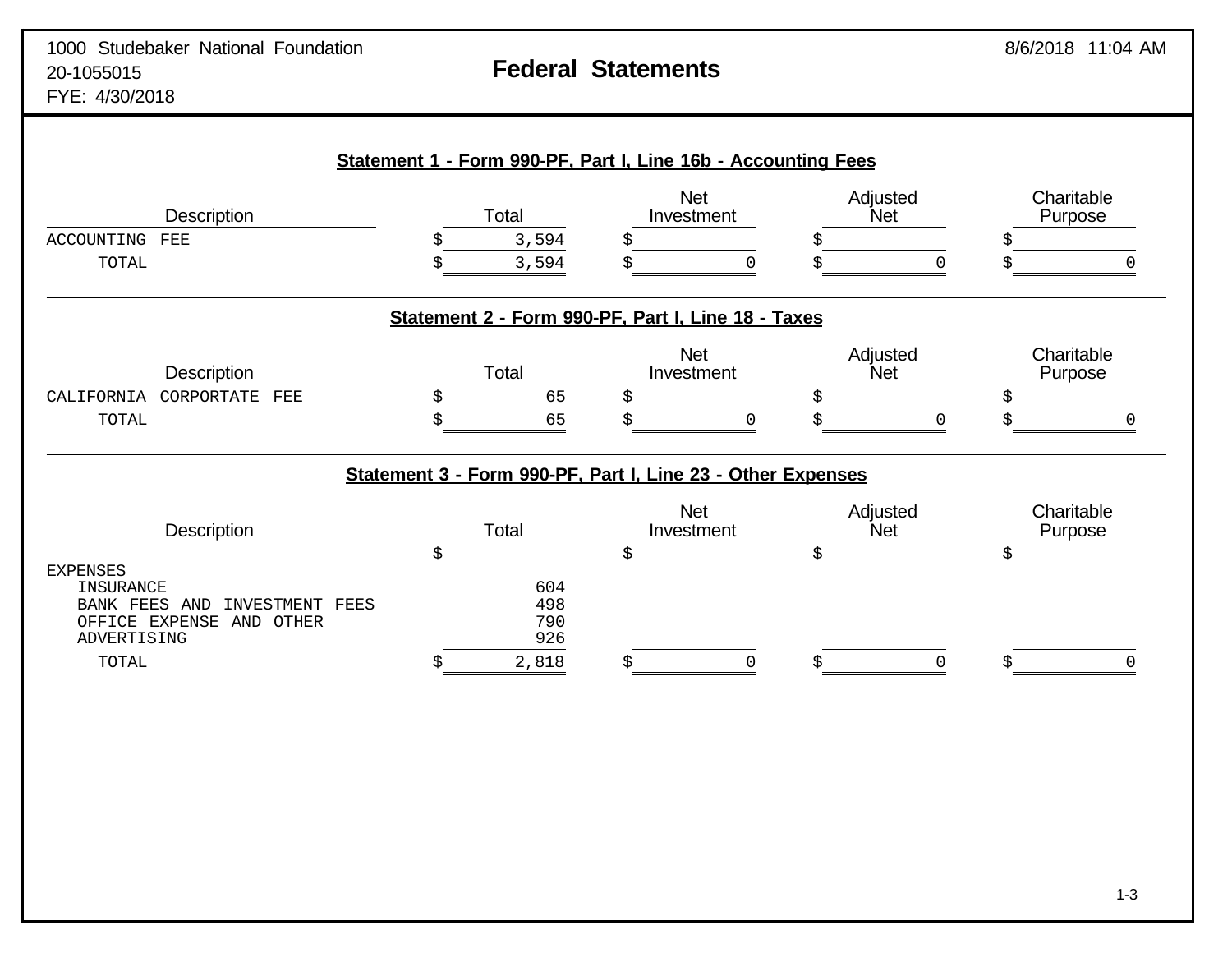| Description                         | <b>Beginning</b><br>Year | End of<br>Year | Basis of<br>Valuation | <b>Fair Market</b><br>Value |
|-------------------------------------|--------------------------|----------------|-----------------------|-----------------------------|
| FUNDS<br>MUTUAL<br>INVESTMENT<br>ΙN | 79,397                   | ,667<br>--     | MARKET                | ,667                        |
| TOTAL                               | 397<br>79                | , 66'          |                       | 565,                        |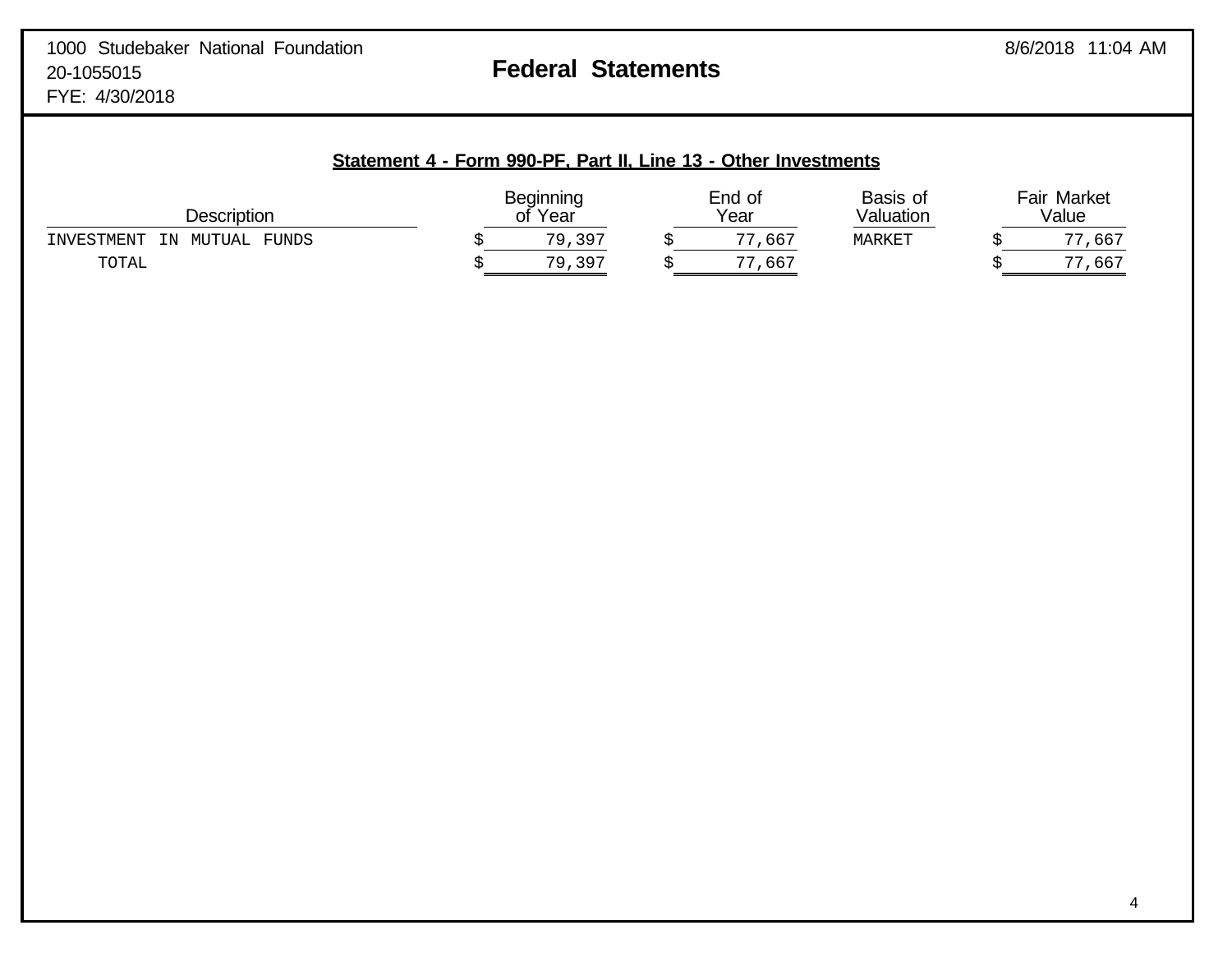# FYE: 4/30/2018

# **Statement 5 - Form 990-PF, Part II, Line 15 - Other Assets**

| <b>Description</b>         | Beginning<br>of Year | End of<br>Year | <b>Fair Market</b><br>Value |
|----------------------------|----------------------|----------------|-----------------------------|
| VEHICLES<br><b>DONATED</b> | 212,628              | 262,628        | 262,628                     |
| TOTAL                      | 212,628              | 262,628        | 262,628                     |

|       |  | Statement 6 - Form 990-PF, Part III, Line 5 - Other Decreases |        |
|-------|--|---------------------------------------------------------------|--------|
|       |  | <b>Description</b>                                            | Amount |
|       |  | UNREALIZED LOSS IN INVESTMENTS                                | 4,519  |
| TOTAL |  |                                                               | 4,519  |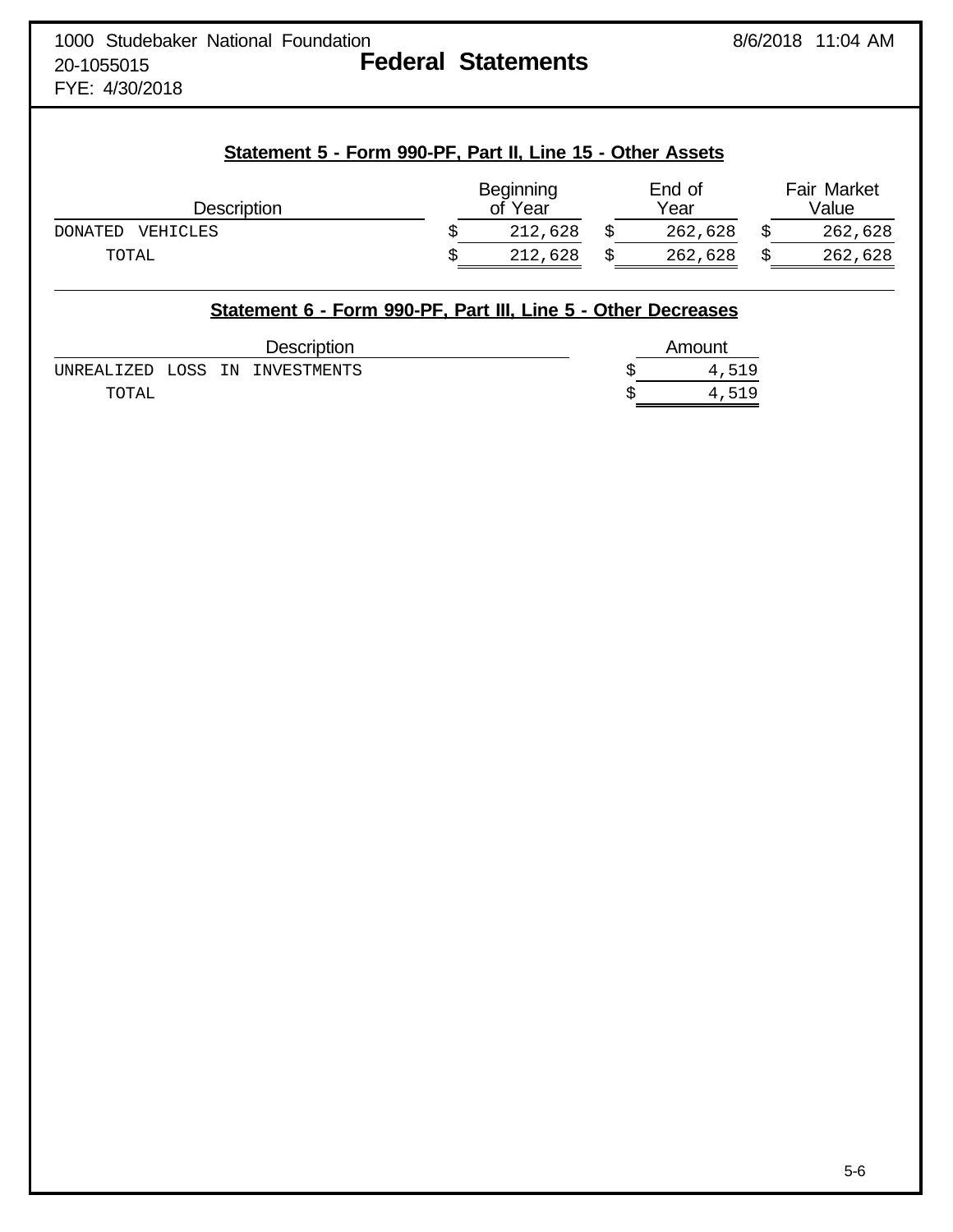|                                                                       | Statement 7 - Form 990-PF, Part VIII, Line 1 - List of Officers, Directors, Trustees, Etc. |                         |              |                     |                 |
|-----------------------------------------------------------------------|--------------------------------------------------------------------------------------------|-------------------------|--------------|---------------------|-----------------|
| Name and<br><b>Address</b>                                            | <b>Title</b>                                                                               | Average<br><b>Hours</b> | Compensation | <b>Benefits</b>     | <b>Expenses</b> |
| LINDA DERBIDGE<br>P.O. BOX 151854<br>ELY NV 89315                     | SECRETARY                                                                                  | 1.00                    | $\Omega$     | $\overline{0}$      | $\Omega$        |
| BILL CERVINI<br>28618 N 61ST ST.<br>CAVE CREEK AZ 85331               | <b>DIRECTOR</b>                                                                            | 1.00                    | $\mathbf 0$  | $\mathsf{O}$        | $\mathbf 0$     |
| FRANK WENZEL<br>1475 LOBO WAY<br>PALM SPRINGS CA 92264                | <b>DIRECTOR</b>                                                                            | 1.00                    | $\mathbf 0$  | $\mathsf{O}$        | $\mathbf 0$     |
| BRIAN MILLETTE<br>41633 N EMERALD LAKE DR<br>ANTHEM AZ 85086          | TREASURER                                                                                  | 1.00                    | $\mathbf 0$  | 0                   | 0               |
| CHRIS COLLINS<br>2410 W FREEWAY LN<br>PHOENIX AZ 85021                | PRESIDENT                                                                                  | 1.00                    | $\mathbf 0$  | 0                   | 0               |
| MARTHA STUDEBAKER<br>1036 WILLOWMORE SPRINGS RD<br>LEXINGTON NC 27292 | <b>DIRECTOR</b>                                                                            | 1.00                    | $\mathsf{O}$ | $\mathsf{O}$        | $\Omega$        |
| CHESTER BRADFIELD<br>9219 CENTERVILLE RD<br>BRIDGEWATER VA 22812      | <b>DIRECTOR</b>                                                                            | 1.00                    | $\mathsf 0$  | $\mathsf{O}\xspace$ | $\mathsf 0$     |
| RICHARD DORMOIS<br>P.O. BOX 596<br><b>MESA AZ 85211</b>               | VICE PRESIDE                                                                               | 1.00                    | $\mathsf{O}$ | $\mathsf{O}$        | $\mathbf 0$     |
| DENNY LOCKMON<br>9502 W BRIARWOOD CIRCLE N<br>SUN CITY AZ 85351       | <b>DIRECTOR</b>                                                                            | 1.00                    | $\mathbf 0$  | 0                   | $\Omega$        |
| SID ROSEN                                                             | <b>DIRECTOR</b>                                                                            | 1.00                    | $\mathbf 0$  | $\mathbf 0$         | $\overline{0}$  |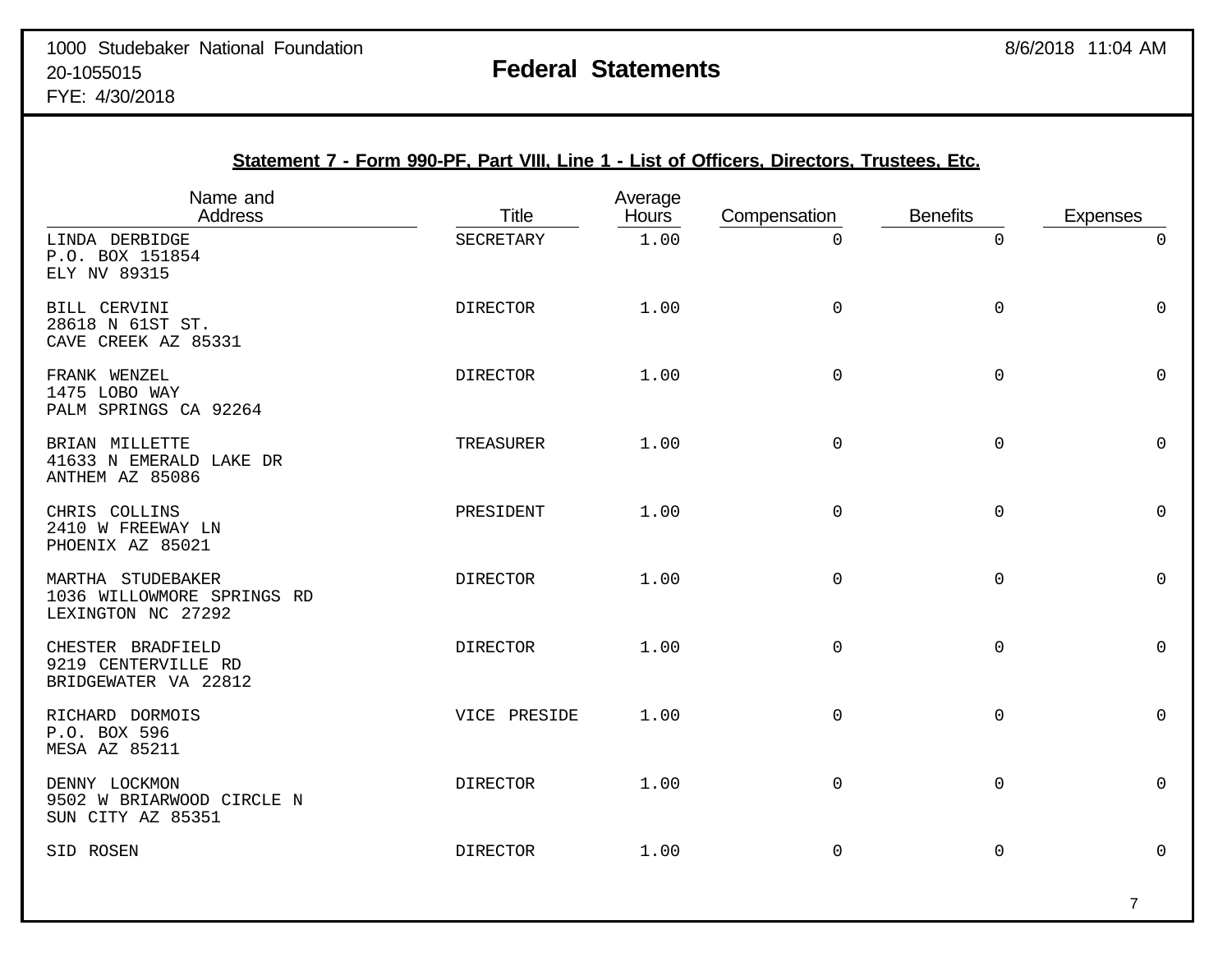Compensation Benefits Expenses

### **Statement 7 - Form 990-PF, Part VIII, Line 1 - List of Officers, Directors, Trustees, Etc. (continued)**

Name and Average Average Address and Average Address and Average Average Average Average Average Average Average Average Average Average Average Average Average Average Average Average Average Average Average Average Avera

2233 N ALVARADO RD PHOENIX AZ 85004

7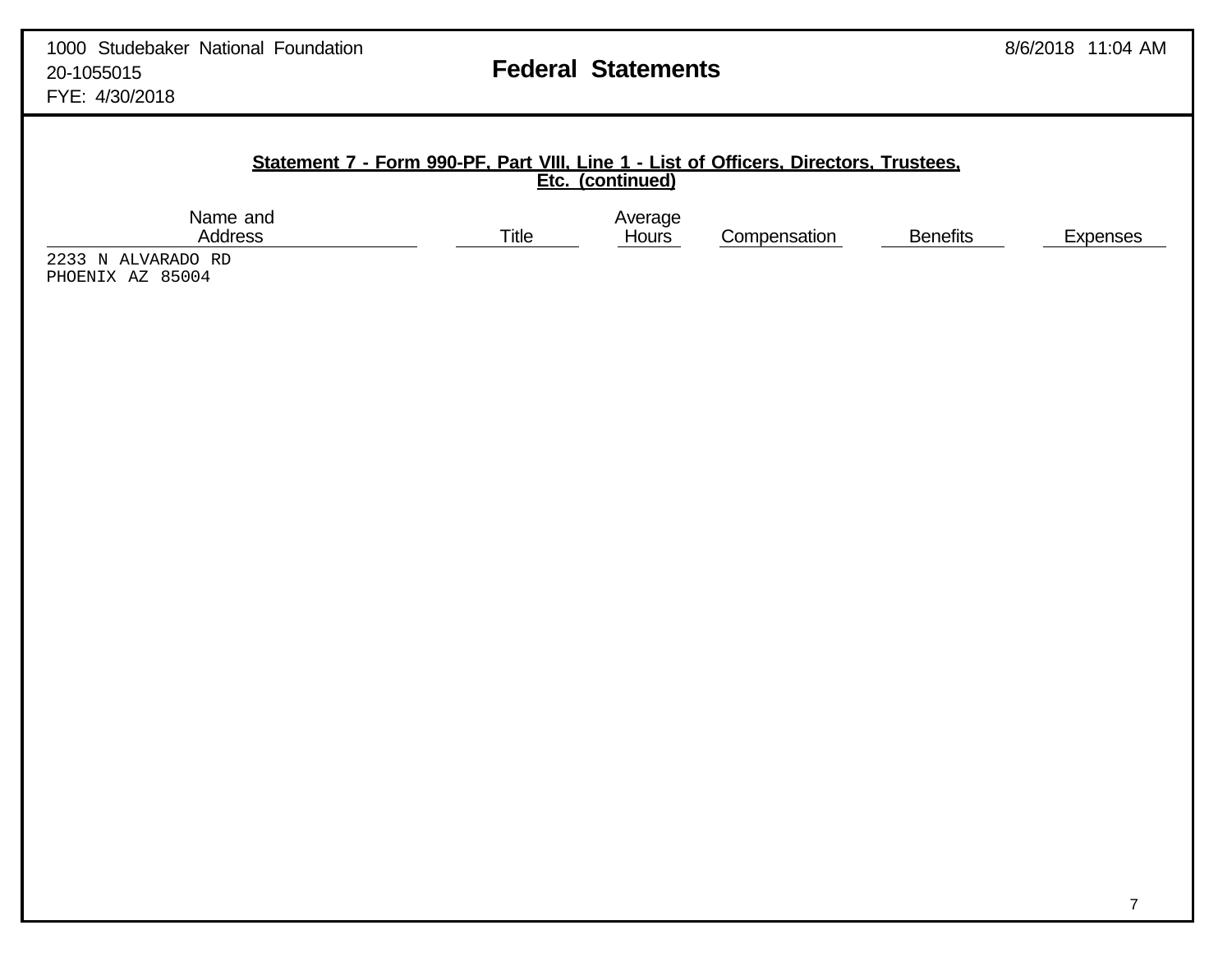FYE: 4/30/2018

## **Statement 8 - Form 990-PF, Part XV, Line 2b - Application Format and Required Contents**

**Description** 

APPLICATIONS SHOULD BE IN WRITING AND EXPLAIN IN THE STUDENT'S OWN WORDS HOW THEY WILL USE THE SCHOLARSHIP AND WHY THEY SHOULD BE THE RECIPIENT. A LETTER OF RECOMMENDATION MUST BE SUBMITTED WITH THE APPLICATION.

## **Form 990-PF, Part XV, Line 2c - Submission Deadlines**

**Description** 

BY MAY 1

# **Form 990-PF, Part XV, Line 2d - Award Restrictions or Limitations**

**Description** 

N/A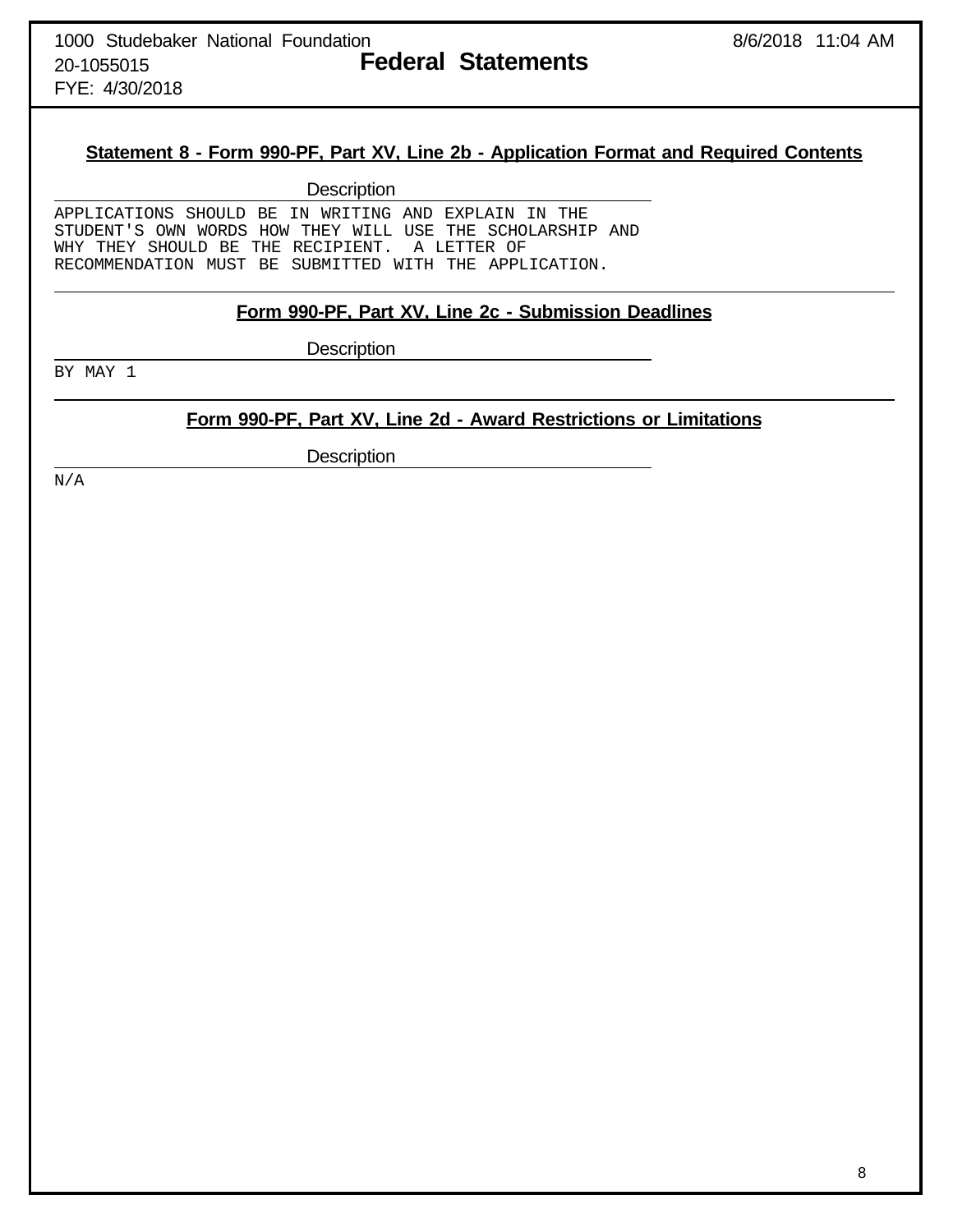| 990-PF<br>Form    | Underdistribution and Excess Distributions for Part XIII | 2017                                          |          |        |            |                                |
|-------------------|----------------------------------------------------------|-----------------------------------------------|----------|--------|------------|--------------------------------|
|                   |                                                          | For calendar year 2017, or tax year beginning | 05/01/17 | endina | 04/30/18   |                                |
| Name              |                                                          |                                               |          |        |            |                                |
| <b>STUDEBAKER</b> |                                                          | NATIONAL FOUNDATION                           |          |        | 20-1055015 | Employer Identification Number |

### **STUDEBAKER NATIONAL FOUNDATION 20-1055015**

# **Undistributed Income Carryovers**

|                              |                                          | <b>Prior Undistributed Income</b> |                       |                                         | <b>Next Year Carryover</b>               |                           |  |
|------------------------------|------------------------------------------|-----------------------------------|-----------------------|-----------------------------------------|------------------------------------------|---------------------------|--|
| <b>Tax Year</b>              | Nontaxable or<br><b>Previously Taxed</b> | Taxable<br>in 2017                | <b>Total per Year</b> | <b>Current Year</b><br><b>Decreases</b> | Nontaxable or<br><b>Previously Taxed</b> | <b>Taxable</b><br>in 2018 |  |
| Years prior                  |                                          |                                   |                       |                                         |                                          |                           |  |
| 13<br>20                     |                                          |                                   |                       |                                         |                                          |                           |  |
| 14<br>20                     |                                          |                                   |                       |                                         |                                          |                           |  |
| $20\quad 15$                 |                                          |                                   |                       |                                         |                                          |                           |  |
| 2016                         |                                          |                                   |                       |                                         |                                          |                           |  |
| 2017                         |                                          |                                   |                       |                                         |                                          |                           |  |
| Total Carryover to Next Year |                                          |                                   |                       |                                         |                                          | 0                         |  |
|                              |                                          |                                   |                       |                                         |                                          |                           |  |

Carryover amount includes 4942(a) amounts

### **Excess Distribution Carryovers**

Form 990-PF, Part XIII

|                                                   | <b>Current Year</b> | <b>Next Year</b> |
|---------------------------------------------------|---------------------|------------------|
| Preceding Tax Year<br><b>Excess Distributions</b> | <b>Decreases</b>    | Carryover        |
| 2012                                              |                     |                  |
| 2013                                              |                     |                  |
| 7,300<br>2014                                     |                     | 7,300            |
| 11,200<br>2015                                    |                     | 11,200           |
| 7,600<br>2016                                     |                     | 7,600            |
| Current Year Excess Distribution Generated (2017) | 9,800               |                  |
| Total Carryover to Next Year                      | 35,900              |                  |